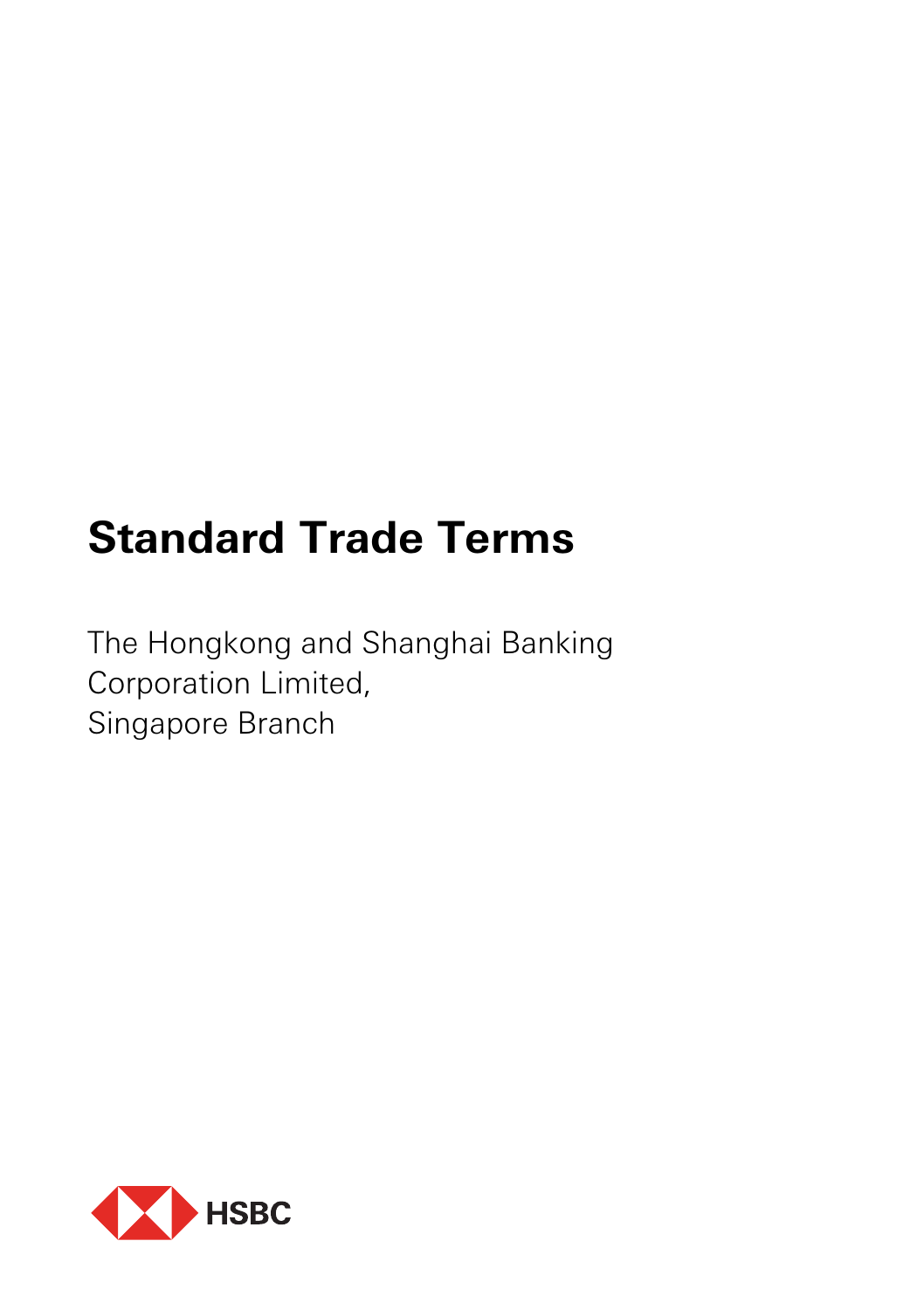# **CONTENTS**

| 1.                                                             | <b>APPLICATION</b>                                           | 3              |
|----------------------------------------------------------------|--------------------------------------------------------------|----------------|
| <b>SECTION 1 - TRADE SERVICES</b><br>4                         |                                                              |                |
| 2.                                                             | <b>ICC RULES</b>                                             | 4              |
| 3.                                                             | DOCUMENTARY CREDITS                                          | $\overline{4}$ |
| 4.                                                             | <b>INSTRUMENTS</b>                                           | $\overline{7}$ |
| 5.                                                             | COLLECTIONS                                                  | 9              |
| 6.                                                             | <b>FINANCE</b>                                               | 10             |
| 7.                                                             | <b>TRADE FINANCE LOANS</b>                                   | 11             |
| 8.                                                             | APPLICATIONS FOR RELEASE OF GOODS, SHIPPING GUARANTEES       |                |
|                                                                | AND LETTERS OF INDEMNITY                                     | 13             |
|                                                                | <b>SECTION 2 - REIMBURSEMENT, INDEMNITY AND OTHER RIGHTS</b> | 14             |
| 9.                                                             | REIMBURSEMENT AND INDEMNITY                                  | 14             |
| 10 <sub>1</sub>                                                | CASH COLLATERAL                                              | 15             |
|                                                                | 11. PLEDGE                                                   | 15             |
|                                                                | 12. TRUST RECEIPTS                                           | 16             |
|                                                                | 13. SET-OFF                                                  | 17             |
|                                                                | 14. SUPPLEMENTARY RIGHTS                                     | 17             |
| <b>SECTION 3 - FEES AND PAYMENTS</b>                           |                                                              | 17             |
| 15.                                                            | FEES. COMMISSION. INTEREST AND CHARGES                       | 17             |
| 16.                                                            | PAYMENTS                                                     | 18             |
| <b>SECTION 4 - REPRESENTATIONS, UNDERTAKINGS AND SANCTIONS</b> |                                                              | 20             |
| 17 <sub>1</sub>                                                | REPRESENTATIONS AND WARRANTIES                               | 20             |
|                                                                | 18. UNDERTAKINGS                                             | 21             |
|                                                                | 19. COMPLIANCE WITH LAWS AND SANCTIONS                       | 23             |
| <b>SECTION 5 - INSTRUCTIONS AND ELECTRONIC PLATFORMS</b><br>25 |                                                              |                |
| 20.                                                            | <b>INSTRUCTIONS</b>                                          | 25             |
| 21.                                                            | PLATFORMS                                                    | 26             |
| <b>SECTION 6 - OTHER</b>                                       |                                                              | 27             |
| 22.                                                            | <b>LIMITATION ON LIABILITY</b>                               | 27             |
|                                                                | 23. DISCLOSURE, CONFIDENTIALITY AND PRIVACY                  | 29             |
| 24.                                                            | <b>MISCELLANEOUS</b>                                         | 31             |
| 25.                                                            | <b>GOVERNING LAW AND JURISDICTION</b>                        | 32             |
| <b>SECTION 7 - DEFINITIONS AND INTERPRETATION</b>              |                                                              | 32             |
| 26.                                                            | DEFINITIONS AND INTERPRETATION                               | 32             |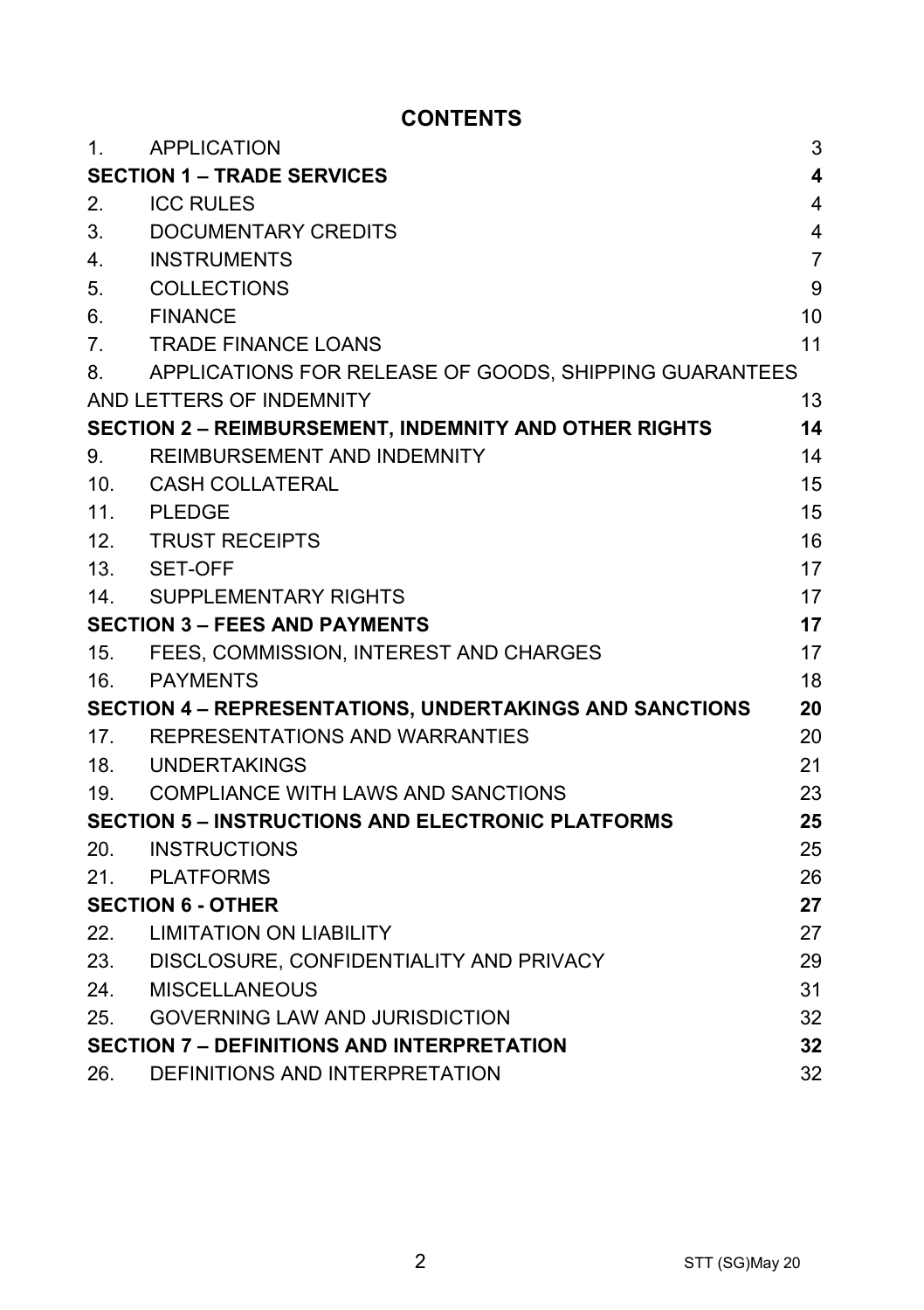# **STANDARD TRADE TERMS (THESE TERMS)**

#### **1. APPLICATION**

1.1 These Terms shall apply to any Trade Service which HSBC may agree to make available or procure at the request of the Customer and shall include any relevant Country Conditions.

1.2 These Terms shall, where applicable, be subject to other terms and conditions in relation to services provided by HSBC to the Customer (including any banking service or account operating agreement) from time to time. In relation to any Trade Service, where any conflict arises between these Terms and any other applicable terms and conditions, the terms and conditions shall apply in the following order of priority:

- (a) the Application;
- (b) the Facility Agreement (if any) and/or any applicable Security Agreement;
- (c) the Country Conditions (if any);
- (d) these Terms; and
- (e) such other terms.

1.3 HSBC does not offer any advice to the Customer in relation to any Trade Service. Whilst HSBC may provide information or express opinions from time to time, such information or opinions are not offered as advice. Before applying for, or accepting, any Trade Service, the Customer shall make such enquiries and assessments as the Customer considers appropriate and the Customer should place no reliance on HSBC to give advice or make recommendations. If the Customer is in doubt of any Trade Service, the Customer should seek independent professional advice.

1.4 Each Trade Service is separate and independent from the Trade Transaction to which such Trade Service relates and HSBC is in no way concerned with, subject to, or bound by, the terms of such Trade Transaction, even if a reference is included in any document relating to that Trade Service.

1.5 HSBC may name, instruct or procure any correspondent bank (including any HSBC Group member) to be the issuing, advising, nominated or confirming bank in respect of any Trade Service (and may restrict such correspondent bank to an HSBC Group member or a correspondent bank acceptable to HSBC) and is authorised to issue a counter-guarantee or counter-SBLC in such form and content as determined by HSBC in favour of the correspondent bank. HSBC may pay to, or receive from any correspondent bank, charges, commissions, fees or other payments.

1.6 Nothing in these Terms shall oblige HSBC to enter into or provide any Trade Service at any time.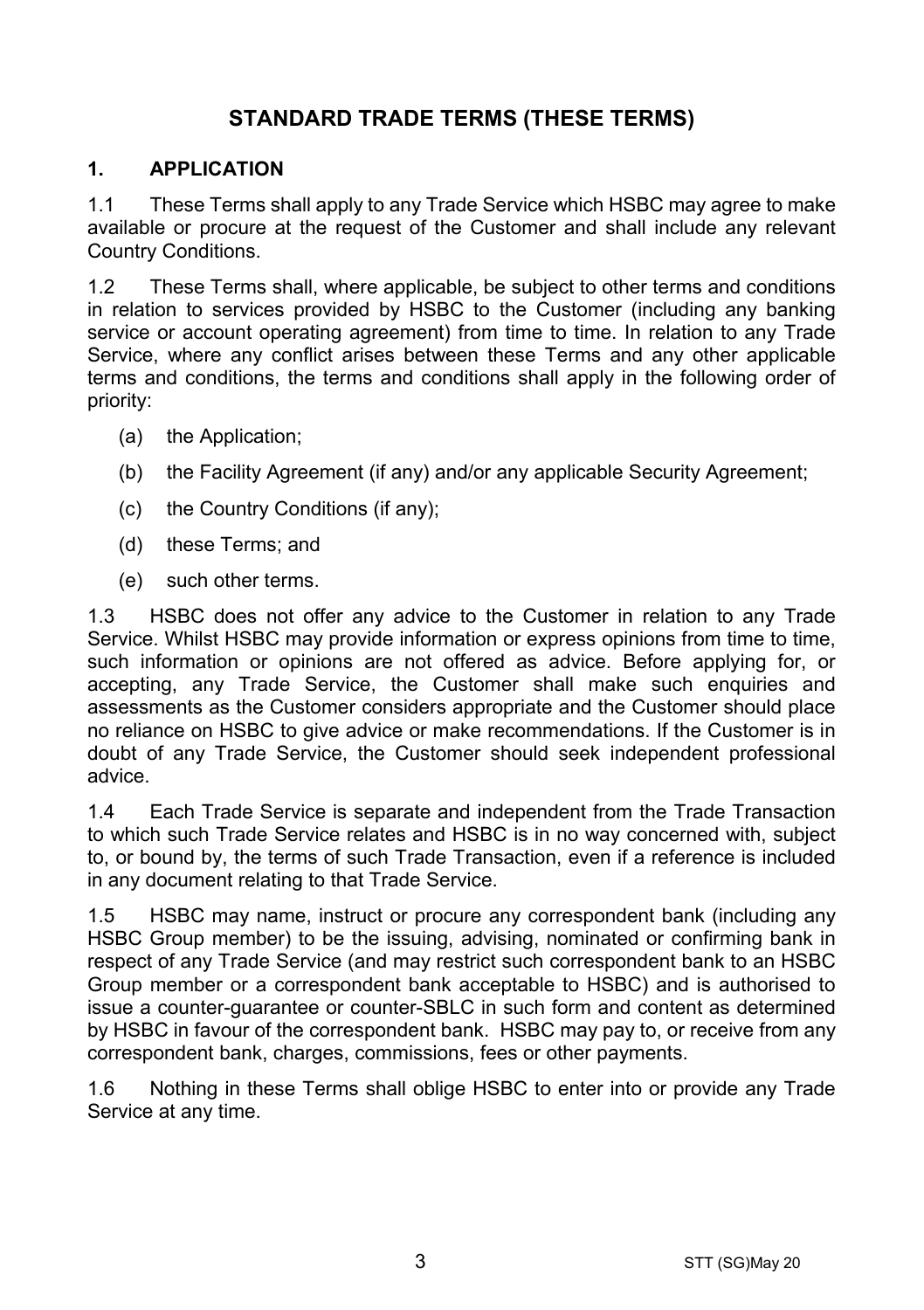# **SECTION 1 – TRADE SERVICES**

#### **2. ICC RULES**

2.1 Unless the Customer otherwise requests (and HSBC agrees with such request):

(a) all Documentary Credits issued by HSBC will be issued subject to the Uniform Customs and Practice for Documentary Credits, 2007 Revision, ICC Publication No. 600 (UCP600) and, if required by HSBC, the Uniform Customs and Practice for Documentary Credits (UCP600) Supplement for Electronic Presentation (eUCP);

(b) all SBLCs issued by HSBC will be issued subject to the International Standby Practices 1998, ICC Publication No. 590 (ISP98);

(c) all bonds and guarantees issued by HSBC will be issued subject to the Uniform Rules for Demand Guarantees, ICC Publication No.758 (URDG 758); and

(d) all Collections will be undertaken subject to the Uniform Rules for Collections 1995, ICC Publication No. 522 (URC 522) and, if required by HSBC, the Uniform Rules for Collections (URC 522) Supplement for Electronic Presentation (eURC),

in each case, as may be revised from time to time (together the ICC Rules), and the rights and obligations of the Customer will be subject to the applicable ICC Rules in addition to these Terms.

2.2 If there is any conflict between any ICC Rule and these Terms, these Terms shall prevail.

#### <span id="page-3-0"></span>**3. DOCUMENTARY CREDITS**

- 3.1 The terms in this Claus[e 3](#page-3-0) apply to any Documentary Credits.
- 3.2 The Customer:
	- (a) undertakes to examine the customer copy of each Documentary Credit issued
	- by HSBC in order to check its consistency with the relevant Application; and
	- (b) agrees to give immediate notice to HSBC of any objection to its contents.

#### **Imports**

3.3 HSBC is authorised to honour and pay any Claim made under a Documentary Credit which appears on its face to comply with its terms and/or any Documents drawn (or purporting to be drawn) and presented under such Documentary Credit in accordance with its terms, without reference to or further authority from the Customer or any other party, and without enquiring whether any Claim has been properly made, and notwithstanding that the validity of any such Claim, or the amount of it, may be in dispute. The Customer accepts any such Claim as conclusive evidence that HSBC was liable to honour and pay it, and any payment made, or any steps taken by HSBC in good faith under or in connection with it, shall be binding on the Customer.

3.4 The presentation of any Documents under a Documentary Credit shall be deemed to be in compliance with the terms of the Documentary Credit if HSBC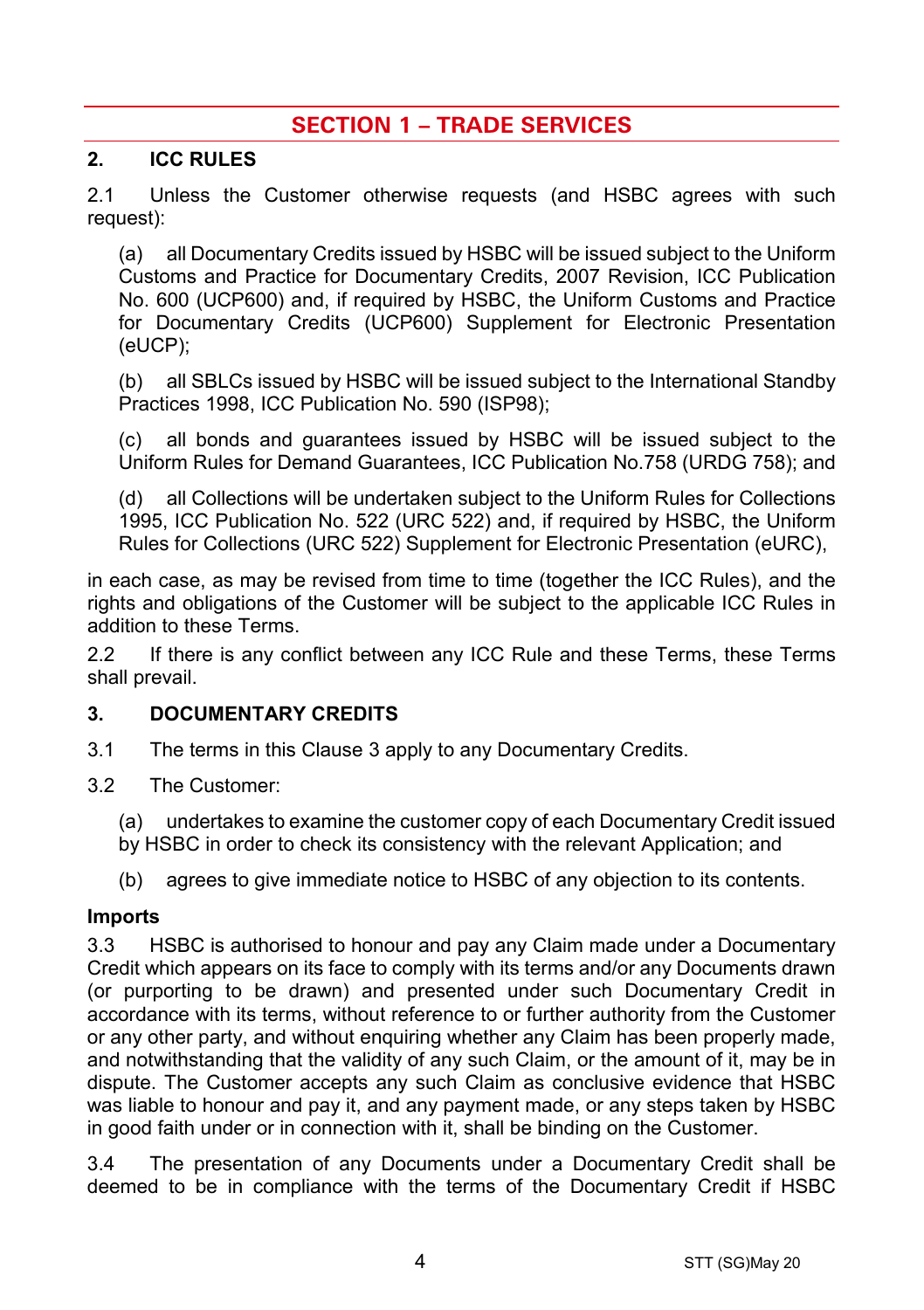determines that they appear to be in order and, taken as a whole, conform with the requirements of the Documentary Credit. The Customer waives all claims against HSBC for any delay that may result in examining such Documents or any failure to identify any discrepancies that may exist.

3.5 Notwithstanding any contrary instruction from the Customer, HSBC may reject any Claim which HSBC determines does not comply with the terms of the relevant Documentary Credit. HSBC is not obliged to notify the Customer or to seek the Customer's waiver of any discrepancy before refusing the Claim. Where HSBC does seek a waiver in respect of any discrepancy, the taking of such action does not oblige HSBC to seek a waiver of any discrepancy at any other time.

3.6 If HSBC notifies the Customer of a discrepancy with respect to a Claim and the Customer requests HSBC and/or its correspondent bank or its agent to:

(a) effect payment under the Documentary Credit, notwithstanding the discrepancy; or

(b) countersign or issue any guarantee or indemnity covering the discrepancy,

the Customer confirms that its reimbursement obligations and the indemnity set out in Claus[e 9](#page-13-0) (*[REIMBURSEMENT AND INDEMNITY](#page-13-0)*) shall apply to such Claim and/or any such guarantee or indemnity.

3.7 HSBC may at any time amend or insert additional terms and conditions into a Documentary Credit as HSBC may consider appropriate, provided that any such amendment or additional terms and conditions shall not increase the Customer Liabilities in relation to such Documentary Credit. HSBC may, subject to the beneficiary's consent, cancel the whole or any unused balance of a Documentary Credit.

3.8 Notwithstanding any instruction in an Application, HSBC may restrict the availability of any Documentary Credit, or any advising or confirming, to its own offices or to any correspondent bank or agent of its choice and, in such case, HSBC may refuse to honour, or make payment for, any Document drawn or purporting to be drawn on any office, bank or other person other than such office, correspondent bank or agent.

3.9 If HSBC effects payment under a Documentary Credit prior to the maturity date of such Documentary Credit:

(a) (in the case where the Documentary Credit beneficiary bears interest) the Customer shall be liable to pay to HSBC the full amount of the Documentary Credit on the maturity date, even if HSBC only paid a discounted amount under the Documentary Credit; and

(b) (in the case where the Customer is required to bear interest under the Documentary Credit pursuant to any other agreement with HSBC) the Customer shall, on the maturity date of such Documentary Credit or such earlier date as may be demanded by HSBC, pay to HSBC the full amount of the Claim together with interest accruing on such Claim for the period from and including the date of HSBC's payment to and including the maturity date, such interest payable in accordance with Clause [15](#page-16-0) [\(FEES, COMMISSION, INTEREST AND CHARGES\)](#page-16-0).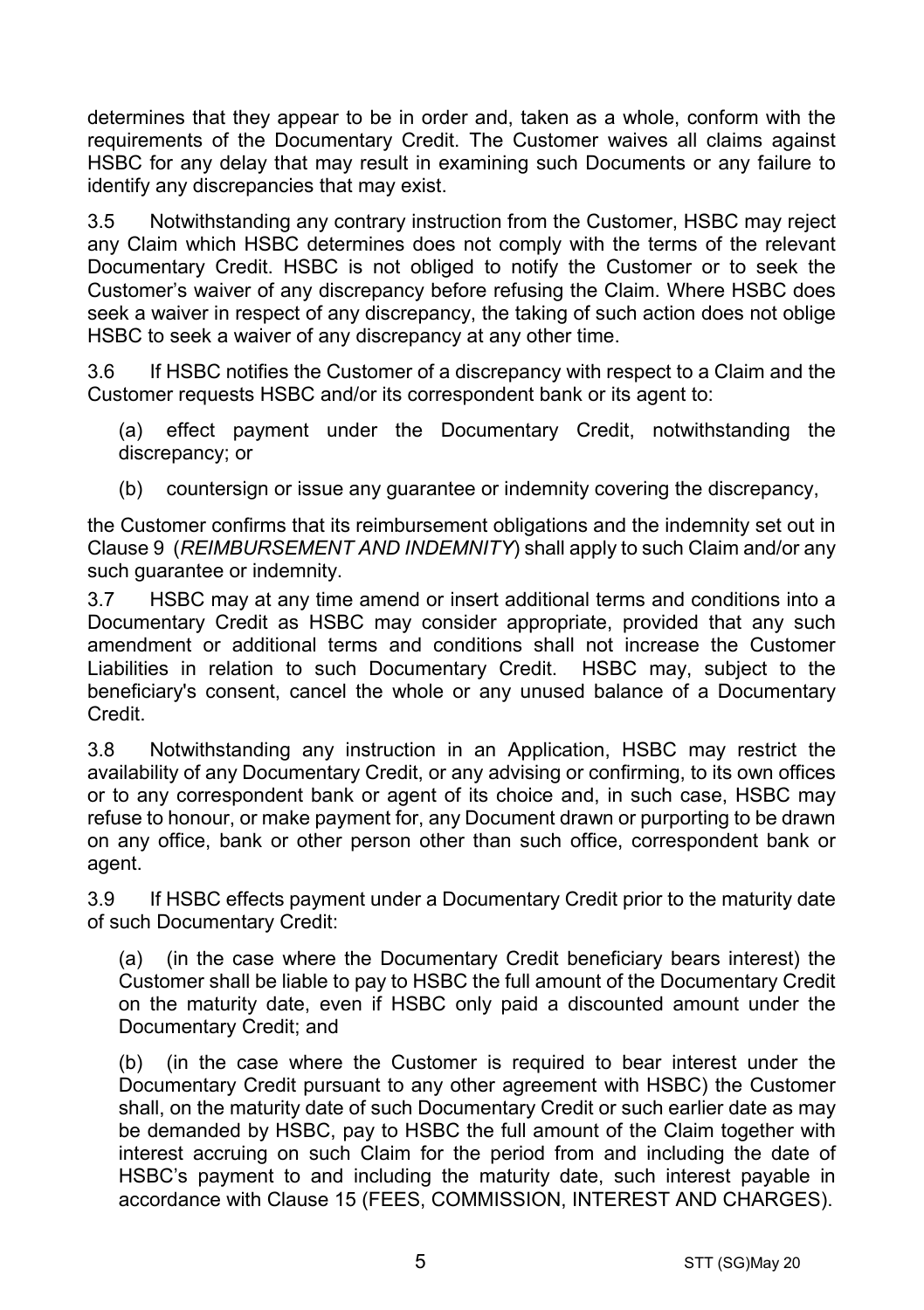3.10 If the terms of a Documentary Credit (whether expressly or impliedly) permits payment to be effected to the beneficiary prior to receipt of the Documents required to be delivered under such Documentary Credit, the Customer shall, on the maturity date of such Documentary Credit or such earlier date as may be demanded by HSBC, pay to HSBC the full amount of the Claim (whether or not the Documents subsequently delivered are compliant with the terms of the Documentary Credit) together with interest accruing on such Claim for the period from and including the date of HSBC's payment to and including the maturity date, such interest payable in accordance with Clause [15](#page-16-0) (*[FEES, COMMISSION, INTEREST AND CHARGES](#page-16-0)*).

3.11 If any Documentary Credit stipulates that certain specific Documents be forwarded by the beneficiary directly to the Customer at or prior to the time the beneficiary makes any Claim, all remaining Documents must be produced to HSBC in respect of any Claim under such Documentary Credit. If the Customer uses the Documents forwarded directly to it to obtain possession of the Goods, HSBC is authorised to accept all Documents presented under such Documentary Credit and pay or accept upon presentation and pay at maturity all Documents drawn in respect of the Goods, notwithstanding any discrepancy or any other matter or thing that might otherwise have relieved or affected the Customer's or HSBC's obligations. The Customer confirms that its reimbursement obligations and the indemnity set out in Clause [9](#page-13-0) (*[REIMBURSEMENT AND INDEMNITY](#page-13-0)*) shall apply to any amount paid by HSBC in respect of such Documentary Credit.

3.12 If any Documentary Credit stipulates that the Goods be insured under insurance policies/certificates containing "Institute Cargo Clauses" or other industry standard clauses, HSBC may accept insurance policies/certificates which contain "American Institute Cargo Clauses" or any other industry standard clauses that HSBC determines appropriate.

3.13 HSBC will not be bound at any time to release any Documents or Goods to the Customer unless the Customer has fully discharged its Customer Liabilities in respect of the Documentary Credit relating to such Documents or Goods.

<span id="page-5-0"></span>3.14 If HSBC issues a Documentary Credit back-to-back (a **Back-to-Back Documentary Credit**) to another Documentary Credit (a **Master Documentary Credit**) the Customer:

(a) acknowledges that its Customer Liabilities in respect of the Back-to-Back Documentary Credit are not dependent or conditional on the performance of the Master Documentary Credit;

(b) unconditionally and irrevocably assigns or transfers absolutely to HSBC all of its payment rights in the Master Documentary Credit;

(c) shall not amend or accept any amendment to the Master Documentary Credit without the consent of HSBC or take any action which might result in HSBC not receiving the full amount under the Master Documentary Credit; and

(d) authorises HSBC to use the Documents presented under the Back-to-Back Documentary Credit to make a Claim under the Master Documentary Credit irrespective of any discrepancies or irregularities in the Documents presented.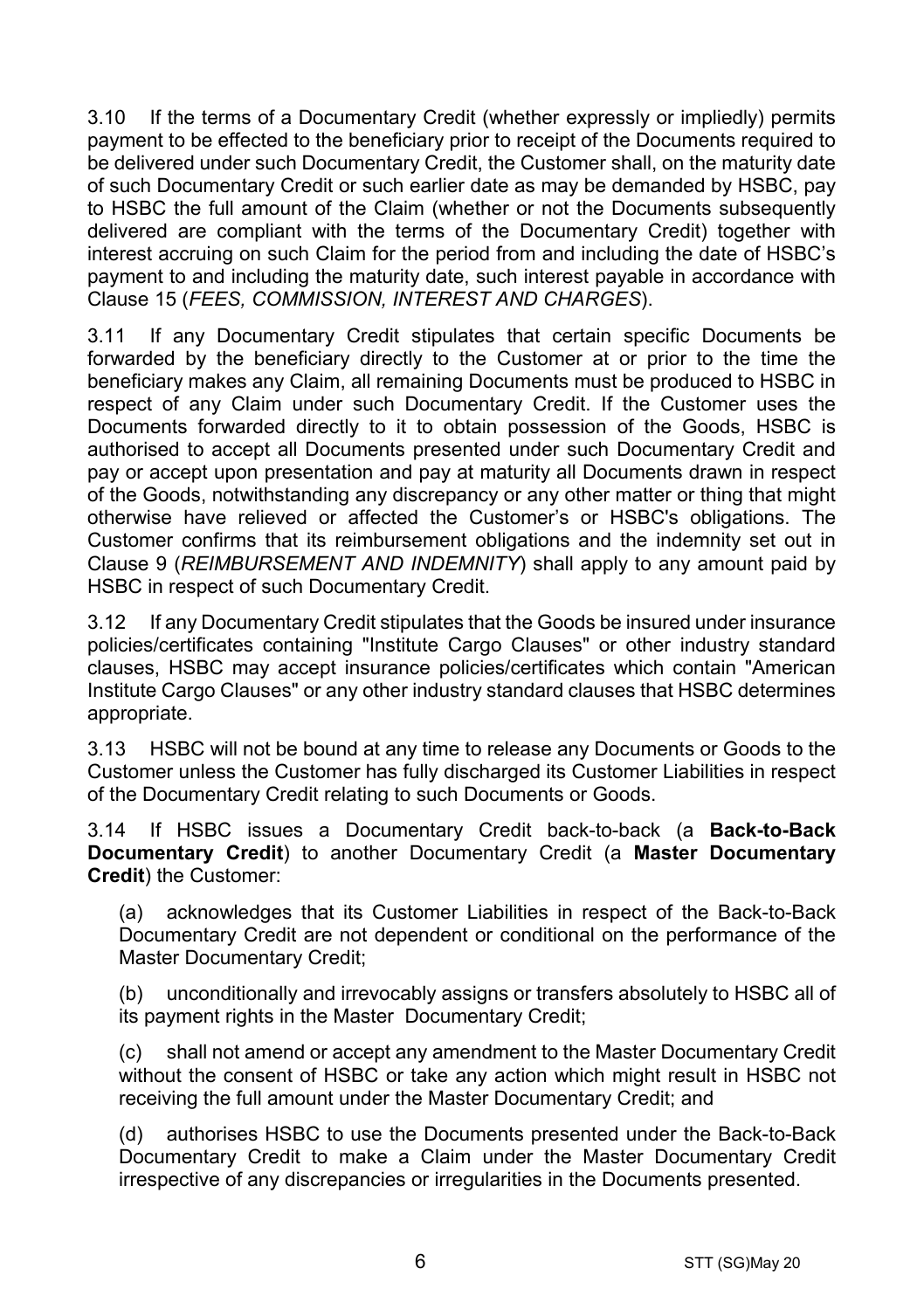3.15 HSBC is not obliged to notify the Customer of any incompatibility between the terms of a Back-to-Back Documentary Credit and the relevant Master Documentary Credit.

# **Exports**

3.16 If HSBC confirms a Documentary Credit or SBLC (whether on a disclosed or undisclosed basis) and payment in full or part is not received by HSBC from the relevant issuing bank, the Customer is only required to reimburse HSBC for amounts not received if the non-payment was due to a Recourse Event. Such reimbursement by the Customer is payable immediately upon HSBC's demand together with any interest payable in accordance with Clause [15](#page-16-0) (*[FEES, COMMISSION, INTEREST](#page-16-0)  [AND CHARGES](#page-16-0)*) and the Customer shall reimburse HSBC for any loss or damage suffered by HSBC as a result of the non-payment.

3.17 HSBC will not be bound by a confirmation (whether on a disclosed or undisclosed basis) and will not be obliged to negotiate a Documentary Credit or SBLC if it is amended without HSBC's consent, the Documents presented do not fully comply with the terms of the Documentary Credit or SBLC, the original Documentary Credit or SBLC is different from the copy of the Documentary Credit or SBLC upon which HSBC based its confirmation, the Customer does not comply with any of its obligations under this Clause [3,](#page-3-0) or if payment in full or part is not received by HSBC (or cannot be accepted by HSBC) from the relevant issuing bank as a result of a Recourse Event.

3.18 If HSBC confirms a Documentary Credit or SBLC on an undisclosed basis, the Customer shall not make a presentation in respect of the Documentary Credit or SBLC to any person other than HSBC and shall promptly provide to HSBC the original Documentary Credit or SBLC, any operative documents and any amendments issued by the relevant issuing bank.

3.19 If HSBC confirms a Documentary Credit or SBLC (whether on a disclosed or undisclosed basis), the Customer:

(a) unconditionally and irrevocably assigns or transfers absolutely to HSBC all of its payment rights in such Documentary Credit or SBLC; and

(b) shall not take any action which might result in HSBC not receiving the full amount under the Documentary Credit or SBLC.

## <span id="page-6-0"></span>**4. INSTRUMENTS**

4.1 The terms in this Clause [4](#page-6-0) apply to any SBLC, demand guarantee (including an avalisation, co-acceptance or acceptance of a Document), bond, counter-guarantee, counter-SBLC, or similar independent payment obligation (including any extension, renewal or amendment of the same)(each an **Instrument**) issued, confirmed or provided by HSBC.

4.2 The Customer:

(a) undertakes to examine the customer copy of each Instrument issued or entered into by HSBC in order to check its consistency with the relevant Application; and

(b) agrees to give immediate notice to HSBC of any objection to its contents.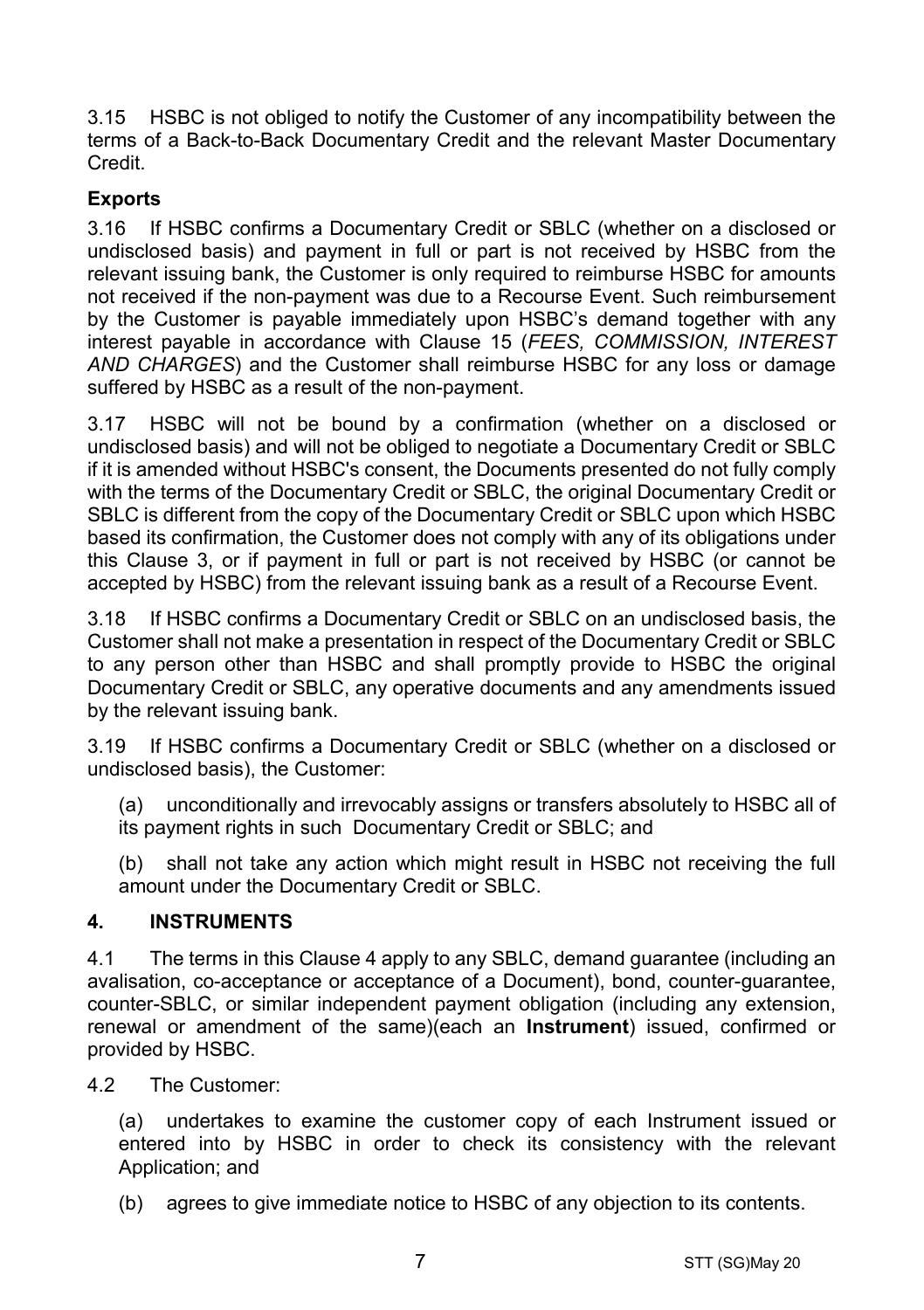4.3 HSBC is authorised to accept, pay or honour any Claim made under any Instrument which appears on its face to comply with its terms, without reference to or further authority from the Customer or any other party, and without enquiring whether any such Claim on HSBC has been properly made, notwithstanding that the validity of any such Claim, or the amount of it, may be in dispute. The Customer accepts any such Claim as conclusive evidence that HSBC was liable to pay or comply with it, and any payment made, or any steps taken by HSBC in good faith under or in connection with it, shall be binding upon the Customer.

4.4 The presentation of any documents under an Instrument shall be deemed to be in compliance with the terms of the Instrument if HSBC determines that they appear on their face to be in order and, taken as a whole, conform with the requirements of the Instrument. The Customer waives all claims against HSBC for any delay that may result in examining such documents or any failure to identify any discrepancies that may exist.

4.5 Notwithstanding any contrary instruction from the Customer, HSBC is entitled to reject any Claim which HSBC determines does not comply with the terms of the relevant Instrument. HSBC is not obliged to notify the Customer or to seek the Customer's waiver of any discrepancy before refusing the Claim. Where HSBC does seek a waiver in respect of any discrepancy, the taking of such action does not oblige HSBC to seek a waiver of discrepancy at any other time.

4.6 If HSBC notifies the Customer of a discrepancy with respect to a Claim and the Customer requests HSBC and/or its correspondent bank or its agent to:

- (a) effect payment under the Instrument, notwithstanding the discrepancy; or
- (b) countersign or issue any guarantee or indemnity covering the discrepancy,

the Customer confirms that its reimbursement obligations and the indemnity set out in Clause [9](#page-13-0) (*[REIMBURSEMENT AND INDEMNITY](#page-13-0)*) shall apply to such Claim and/or any such guarantee or indemnity.

4.7 HSBC may at any time amend or insert additional terms and conditions into an Instrument as HSBC may consider appropriate, provided that any such amendment or additional terms and conditions shall not increase the Customer Liabilities in relation to such Instrument. HSBC may, subject to the beneficiary's consent, cancel the whole or any unused balance of an Instrument.

4.8 Notwithstanding any instruction in an Application, HSBC may restrict the availability of any SBLC, or any advising or confirming, to its own offices or to any correspondent bank or agent of its choice and, in such case, HSBC may refuse to honour, or make payment for, any Document drawn or purporting to be drawn on any office, bank or other person other than such office, correspondent bank or agent.

4.9 If the terms of an SBLC (whether expressly or impliedly) permits payment to be effected to the beneficiary prior to receipt of the documents required to be delivered under such SBLC, the Customer shall, on the maturity date of such SBLC or such earlier date as may be demanded by HSBC, pay to HSBC the full amount of the Claim (whether or not the documents subsequently delivered are compliant with the terms of the SBLC) together with interest accruing on such Claim for the period from and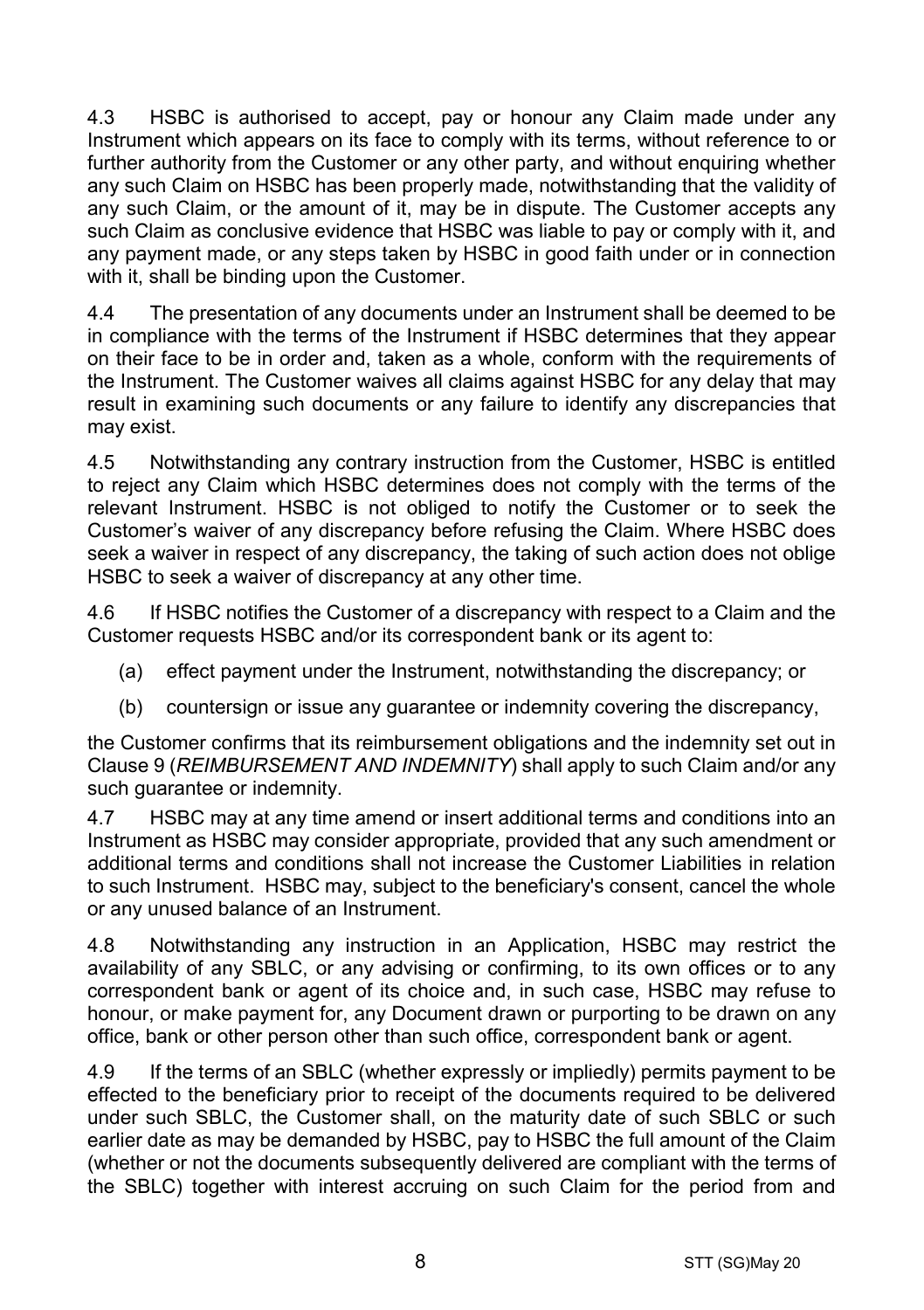including the date of HSBC's payment to and including the maturity date, such interest payable in accordance with Clause [15](#page-16-0) (*[FEES, COMMISSION, INTEREST AND](#page-16-0)  [CHARGES](#page-16-0)*).

4.10 Notwithstanding the foregoing, if the Customer has requested HSBC to issue or arrange for the issuance of an Instrument by a correspondent bank for which a counter-guarantee or counter-SBLC must be issued by HSBC, HSBC may include such terms in the counter-guarantee or counter-SBLC that HSBC considers are required to support the issuance of such Instrument. Without limitation, the validity period and Claim period (if applicable) of the counter-guarantee or counter-SBLC shall be longer than the validity period and Claim period (if applicable) of the Instrument and other terms may be added to reflect the laws under which the Instrument is governed.

4.11 If any Instrument contemplates renewal or extension and the Customer does not advise HSBC at least 5 Business Days prior to the time required for HSBC to provide notice of cancellation as required by the Instrument, HSBC may renew or extend for an additional year or such other term as HSBC may so select. HSBC shall however be under no obligation to issue, extend or renew any Instrument and may at any time:

(a) cancel or revoke any Instrument without prior notice to or authorisation from the Customer if such Instrument or the beneficiary of such Instrument permits cancellation or revocation; or

(b) pay any Instrument without prior notice to or authorisation from the Customer if the Instrument or any relevant law permits or requires payment to be made if such Instrument is cancelled, withdrawn, not extended or not renewed.

4.12 Any cancellation, payment or revocation by HSBC of any Instrument at any time shall be without prejudice to the rights and obligations of HSBC and the Customer under these Terms.

4.13 Unless an Instrument expressly provides that the original Instrument must be presented to HSBC to support a Claim, HSBC may pay and/or comply with any Claim, whether or not the original of the Instrument is presented to HSBC.

4.14 Notwithstanding that the Customer may claim that an Instrument has been reduced, cancelled or terminated, HSBC may determine that, due to the governing law of the Instrument, it is has not been reduced, cancelled or terminated, or HSBC may determine that it is necessary to obtain or require the relevant beneficiary's confirmation of the reduction, release or discharge of HSBC's and/or any correspondent bank's liabilities under such Instrument. Subject to such determination, or until such confirmation is received by HSBC, such Instrument shall not be treated or deemed as reduced, cancelled or terminated.

## <span id="page-8-0"></span>**5. COLLECTIONS**

5.1 The terms in this Claus[e 5](#page-8-0) apply to any Collection transaction.

5.2 If HSBC is requested by the Customer to handle a Collection as the remitting bank, HSBC shall be under no obligation to make any payment to the Customer in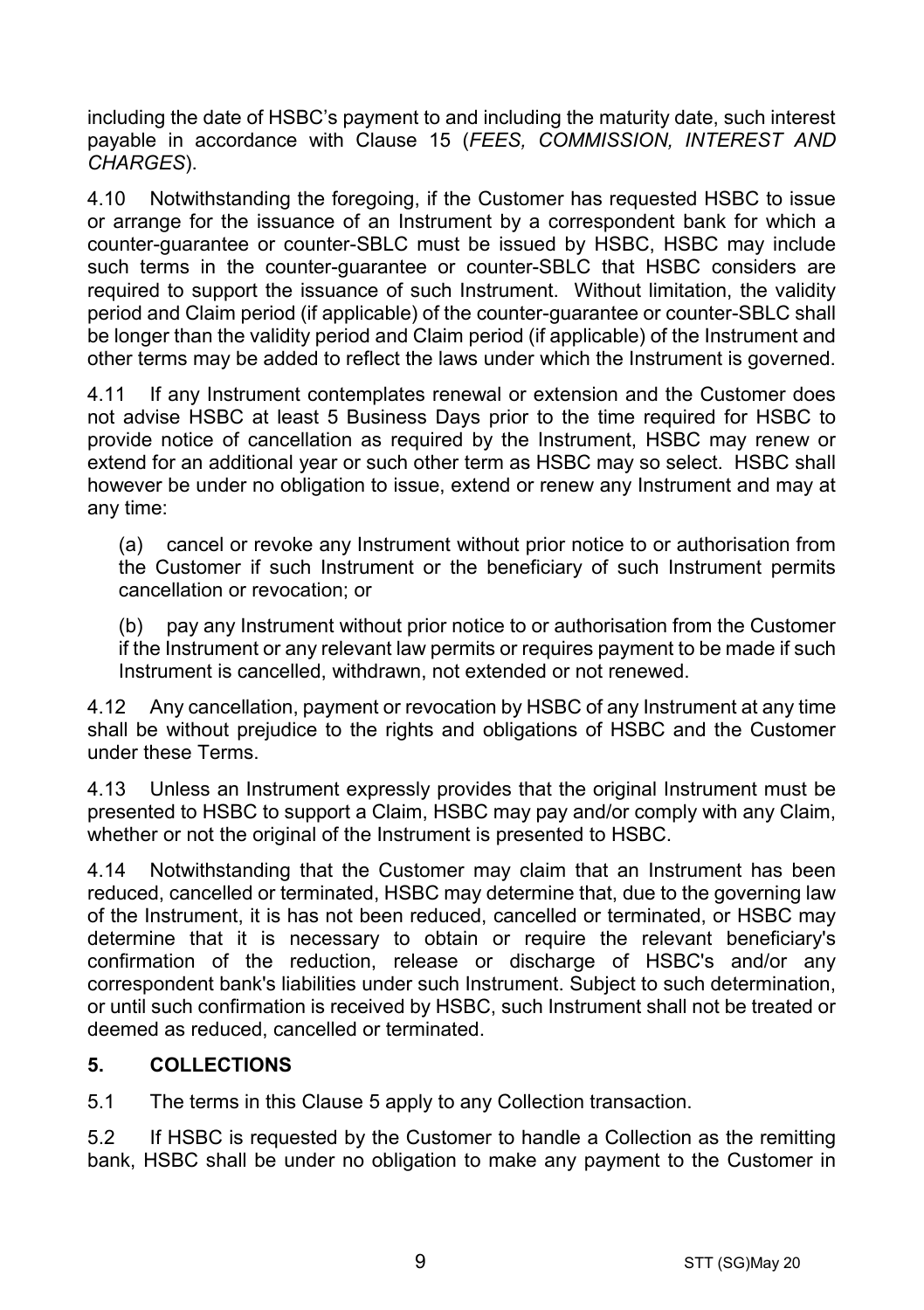respect of the Collection until HSBC has received full payment from the collecting or presenting bank.

5.3 HSBC is not obliged to check the Documents before sending them to the collecting or presenting bank.

5.4 HSBC is not obliged to check the Documents that it receives from a remitting bank.

## <span id="page-9-0"></span>**6. FINANCE**

6.1 The terms in this Clause [6](#page-9-0) apply where HSBC Finances any Document or Documentary Credit.

6.2 Upon HSBC Financing a Document or Documentary Credit, the Customer unconditionally and irrevocably:

(a) transfers ownership of the Document or Documentary Credit to HSBC and undertakes to endorse the relevant Document in favour of HSBC (if not already endorsed in favour of HSBC as a condition to such Finance) and deliver the original endorsed Document to HSBC;

(b) assigns or transfers absolutely to HSBC all of its rights to receive the proceeds of such Documentary Credit or Document; and

(c) assigns or transfers absolutely to HSBC all of its rights, title and interest in the associated underlying receivable (and related rights and proceeds) (if any) arising from the underlying Trade Transaction,

and where the amount of the Finance was calculated by applying an advance rate to the face value of the Document or Documentary Credit, upon receipt by HSBC of any proceeds of that Document or Documentary Credit in excess of the amount of the Finance, HSBC shall pay those proceeds to the Customer (after deducting any outstanding Customer Liabilities).

6.3 If HSBC has Financed a Document or Documentary Credit and payment in full or part is not received by HSBC for any reason (or cannot, for any reason whatsoever, be accepted by HSBC) from the relevant issuing bank, confirming bank, collecting bank, presenting bank, drawee or obligor (as applicable), then unless otherwise agreed in writing by HSBC:

- (a) such Trade Service is provided with full recourse against the Customer; and
- (b) the Customer is required to reimburse HSBC for amounts not received.

Such reimbursement is payable immediately upon HSBC's demand together with any interest payable in accordance with Clause [15](#page-16-0) (*[FEES, COMMISSION, INTEREST](#page-16-0)  [AND CHARGES](#page-16-0)*) and the Customer shall reimburse HSBC for any loss or damage suffered by HSBC as a result of the non-payment.

6.4 If HSBC has agreed to Finance a Document or Documentary Credit on a nonrecourse basis and payment in full or part is not received by HSBC (or cannot be accepted by HSBC) from the relevant issuing bank, confirming bank, collecting bank, presenting bank, drawee or obligor (as applicable), the Customer is only required to reimburse HSBC for amounts not received if the non-payment was due to a Recourse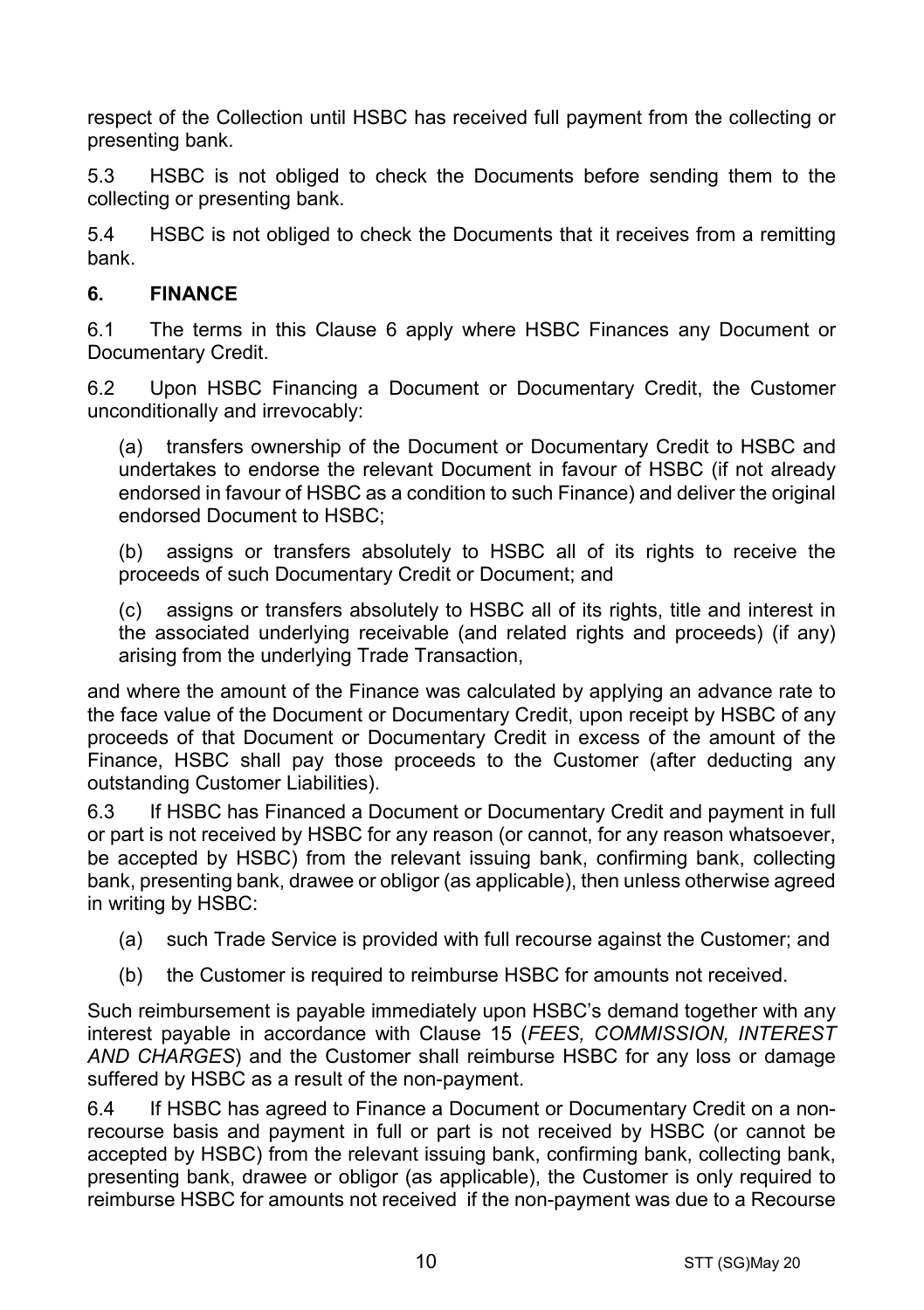Event. Such reimbursement is payable immediately upon HSBC's demand together with any interest payable in accordance with Clause [15](#page-16-0) (*[FEES, COMMISSION,](#page-16-0)  [INTEREST AND CHARGES](#page-16-0)*) and the Customer shall reimburse HSBC for any loss or damage suffered by HSBC as a result of the non-payment.

6.5 Where HSBC has Financed a Document or Documentary Credit, HSBC may at its discretion:

(a) take conditional acceptances and/or acceptances for honour and/or to extend the due date for payment in relation to any such Document or Documentary Credit;

(b) accept payment from any drawee or acceptor before maturity under rebate or discount;

(c) accept part payment before maturity and deliver a proportionate part of the Goods to any drawee or acceptor of such Document or Documentary Credit or the consignee of the related Goods;

(d) at the request of any drawee, delay presentation of such Document or Documentary Credit for payment or acceptance without affecting the liability of the Customer to HSBC in respect of such Document or Documentary Credit;

(e) give an indemnity against any loss arising from any discrepancies in order to obtain acceptance or payment of a Document and the Customer confirms that its reimbursement obligations and the indemnity set out in Clause [9](#page-13-0) (*[REIMBURSEMENT AND INDEMNITY](#page-13-0)*) shall apply to any such indemnity; and

(f) institute proceedings and take steps for the recovery from the acceptors or endorsers of any such Document or Documentary Credit of any amount due in respect of such Document or Documentary Credit, despite HSBC having debited the bank account of the Customer with the amount of such Document or Documentary Credit.

## <span id="page-10-0"></span>**7. TRADE FINANCE LOANS**

7.1 The terms in this Clause [7](#page-10-0) apply to any Trade Finance Loans which HSBC may provide to the Customer from time to time.

7.2 Subject to the terms of any applicable Facility Agreement which may apply, any Trade Finance Loan which HSBC provides to the Customer shall be on an uncommitted basis and HSBC may terminate or cancel such Trade Finance Loan at any time without providing reasons to the Customer.

7.3 Interest shall accrue on the Trade Finance Loan and shall be payable in accordance with Clause [15](#page-16-0) (*[FEES, COMMISSION, INTEREST AND CHARGES](#page-16-0)*).

7.4 The Customer shall repay each Trade Finance Loan together with accrued interest and any outstanding fees, commissions, charges and expenses incurred by HSBC on demand unless HSBC agrees otherwise in writing. In any event the Customer shall repay a Trade Finance Loan no later than:

(a) its maturity date;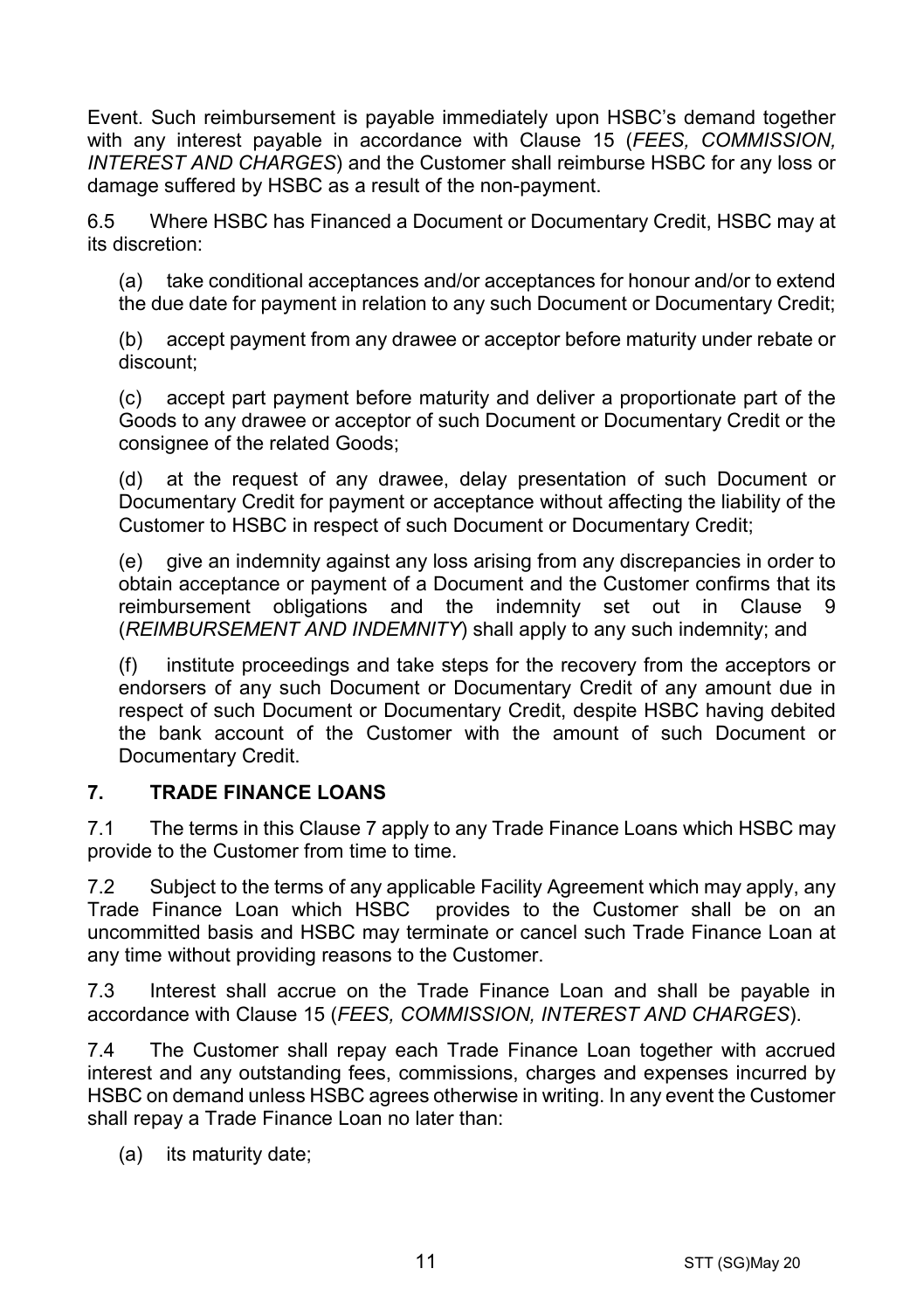(b) if it is for financing goods or services, the date on which the Customer receives the proceeds of sale of those goods or services (in full or part); and/or

(c) if it is for the financing of a debt owed to the Customer, the date on which the Customer receives payment of the debt (in full or part),

and, upon the request of HSBC, the Customer will arrange for all monies payable to the Customer under or in connection with the relevant Trade Transaction to be paid directly to a bank account as specified by HSBC to be used towards the repayment of that Trade Finance Loan and any other outstanding Customer Liabilities.

7.5 If a Trade Finance Loan is due for repayment on a day when the Customer is entitled to make a drawing under another Trade Finance Loan, HSBC may require:

(a) the amount of the Trade Finance Loan that is to be repaid to be deducted from the amount of the drawing to be made; and

(b) only the difference in amounts (if any) to be paid to the Customer.

7.6 Where the Customer requests a Trade Finance Loan and it is to be backed by a Documentary Credit or a confirmed purchase order, pro-forma invoice or such other supporting document specified in the Application, the Customer shall, at or before the time when the Customer submits the Application for that Trade Finance Loan, lodge with HSBC the original Documentary Credit (including all amendments (if any)) or a copy of the confirmed purchase order, pro-forma invoice or other such supporting document referred to in the Application (as applicable), in each case in the format required by HSBC (the **Supporting Document**).

7.7 Where HSBC provides to the Customer a Trade Finance Loan backed by a Supporting Document, the Customer shall:

(a) only use the proceeds of that Trade Finance Loan for the purpose of purchasing, producing, processing, manufacturing, storing, insuring and/or preparing for the sale or shipment of the Goods referred to in the Supporting Document;

(b) not accept any amendment to or cancellation of the Supporting Document without HSBC's prior written consent;

(c) promptly notify HSBC if the value of the relevant Goods or the proceeds due under the Supporting Document at any time falls below the amount of the Trade Finance Loan;

(d) promptly notify HSBC if the relevant Goods are not shipped in accordance with the terms of the Supporting Document;

(e) where the Supporting Document is a Documentary Credit, present all Documents to HSBC in strict compliance with the terms and conditions of the Documentary Credit before the expiry of the time limit(s) prescribed in the Documentary Credit; and

(f) where the Supporting Document is not a Documentary Credit, promptly following shipment of the relevant Goods, provide HSBC with the invoice and other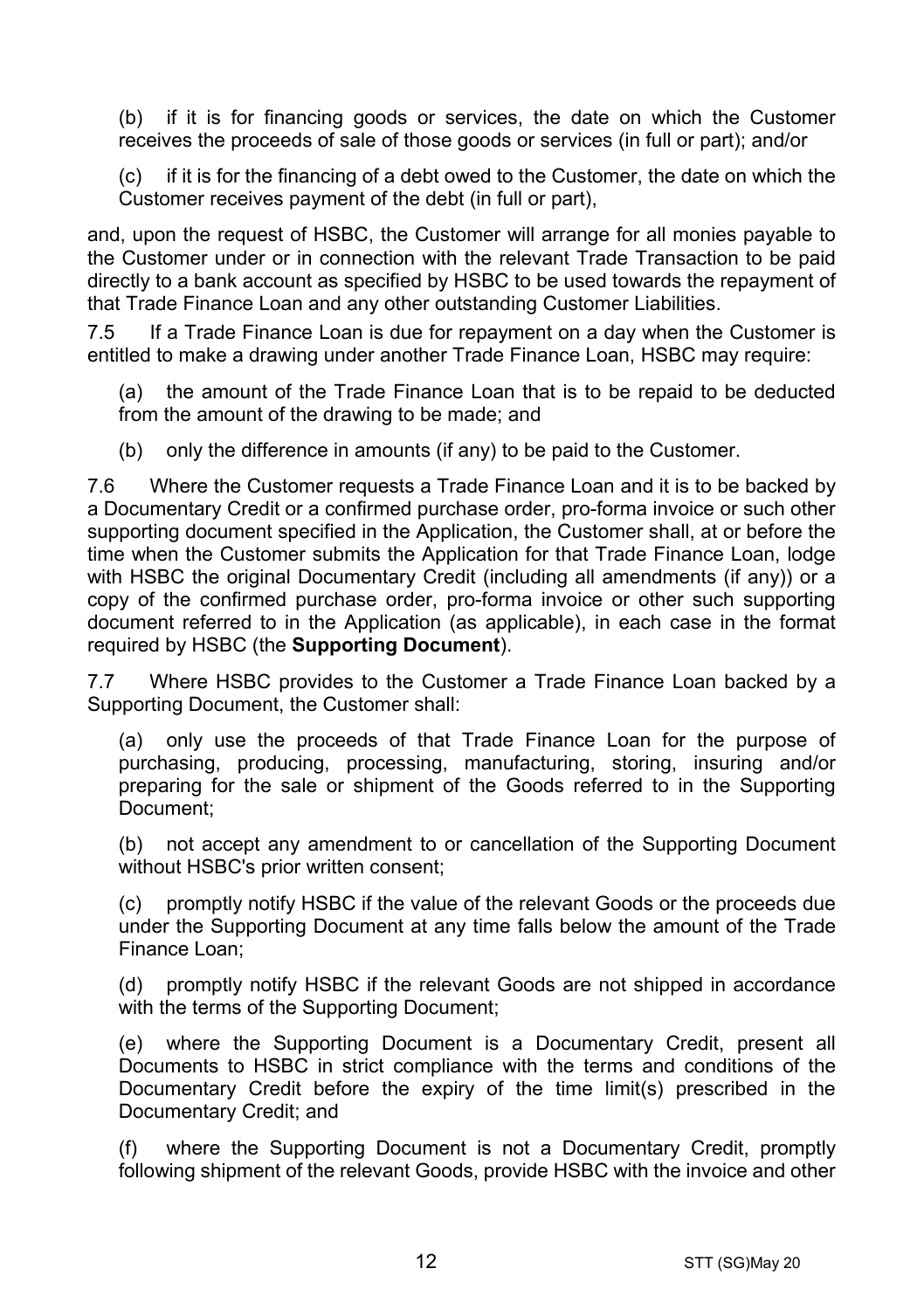documents evidencing that the relevant Goods have been supplied to the relevant buyer in accordance with the terms and conditions of the relevant sales contract.

7.8 Where HSBC provides to the Customer a Trade Finance Loan backed by a Documentary Credit and HSBC presents the required Documents to the issuing bank for payment or approval and/or HSBC Finances that Documentary Credit or any Document presented under that Documentary Credit, HSBC is authorised to apply the proceeds of the Documentary Credit or the amount of the Finance towards the repayment of that Trade Finance Loan and any other outstanding Customer Liabilities (including accrued interest).

#### <span id="page-12-0"></span>**8. APPLICATIONS FOR RELEASE OF GOODS, SHIPPING GUARANTEES AND LETTERS OF INDEMNITY**

8.1 The terms in this Clause [8](#page-12-0) apply to any Application for the release of Goods, shipping quarantee or letter of indemnity.

8.2 If the Customer requests HSBC to sign or countersign any letter of indemnity or shipping guarantee or (as the case may be) sign, endorse or release any air waybill, bill of lading, parcel post receipt or delivery order (collectively, the **Transport Documents**) to facilitate the release of Goods:

(a) HSBC is authorised (but not obliged):

(i) to honour any Claim (including the acceptance of any Document presented) made under any Documentary Credit, Collection or Document relating to any released Goods and to pay the invoiced amount of the Goods or the value of the Goods (whichever is higher) without examining any of the presented Documents and whether or not aware of any discrepancies; and

(ii) to utilise any Transport Documents in HSBC's possession for the redemption of any letter of indemnity or shipping guarantee; and

(b) the Customer shall promptly accept any Document presented for the payment of the relevant Goods (whether discrepant or not) and shall indemnify HSBC and each other Indemnified Party in accordance with Clause [9.2](#page-13-1) (*[REIMBURSEMENT](#page-13-0)  [AND INDEMNITY](#page-13-0)*).

8.3 Goods and/or Documents are released to the Customer for the purpose of taking delivery of and selling the Goods.

8.4 HSBC may compromise, settle, pay or resist any Claim arising from or in connection with the issuance of any letter of indemnity or shipping guarantee or HSBC signing, endorsing or releasing any Transport Document in such manner as HSBC determines appropriate, without releasing the Customer's obligation and liability to reimburse and indemnify HSBC hereunder.

8.5 The Customer shall redeem and deliver each letter of indemnity or shipping guarantee (if any) to HSBC for cancellation immediately upon receipt of the relevant original Transport Documents.

8.6 The Customer agrees that its Customer Liabilities in respect of a letter of indemnity or shipping guarantee shall continue and shall not be reduced until such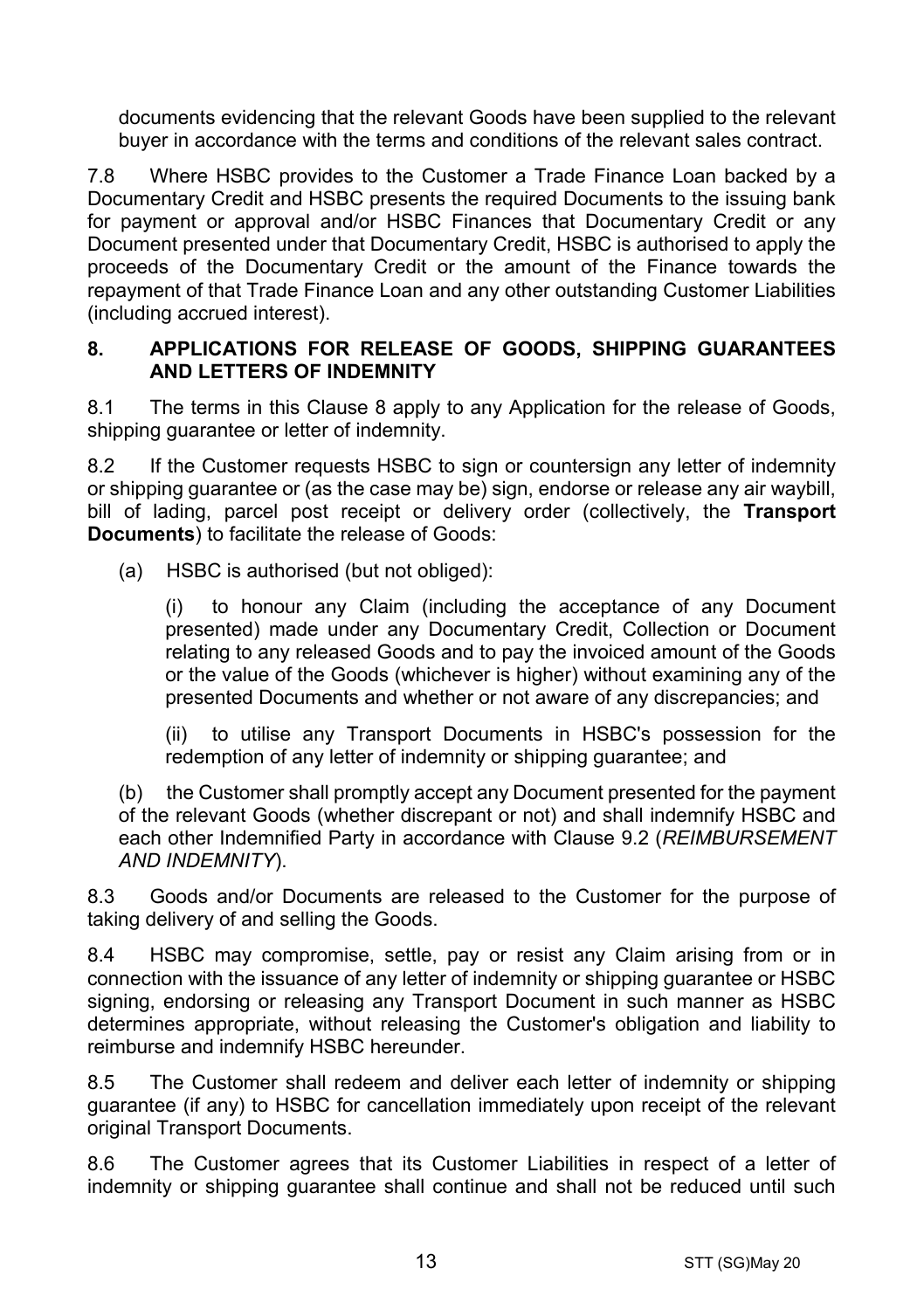letter of indemnity or shipping guarantee has been returned to HSBC and HSBC has been released from all its liabilities under such letter of indemnity or shipping guarantee.

# **SECTION 2 – REIMBURSEMENT, INDEMNITY AND OTHER RIGHTS**

# <span id="page-13-0"></span>**9. REIMBURSEMENT AND INDEMNITY**

9.1 The Customer shall upon demand reimburse or pay to HSBC all sums paid (in whatever manner) or due to be paid by HSBC to any person in respect of any Trade Service and shall upon demand pay to HSBC all sums owing at any time by the Customer to HSBC including any principal, interest, commissions, fees, Increased Costs, taxes, customs duties and charges in respect of such Trade Services and any costs and expenses incurred by HSBC in connection with providing such Trade **Services** 

<span id="page-13-1"></span>9.2 The Customer shall indemnify HSBC, each HSBC Group member, and their officers, employees and delegates (each, an **Indemnified Party**) on demand against all direct, indirect and consequential liabilities and losses, payments, damages, demands, claims, expenses and costs (including legal fees and fees, claims, demands and liabilities from a beneficiary or any other person on a full indemnity basis), proceedings, actions and other consequences (collectively, the **Losses**) which any Indemnified Party may suffer, sustain or incur under or in connection with any Trade Service and the enforcement of its rights under these Terms (except where any such Loss is caused by the Indemnified Party's fraud, gross negligence or wilful misconduct). The Customer shall on demand pay to the Indemnified Party the full amount of the Losses.

9.3 The Customer shall, upon request by any Indemnified Party, forthwith appear and defend at the Customer's own cost and expense any action which may be brought against such Indemnified Party in connection with any Trade Service and to provide such assistance as such Indemnified Party may reasonably require.

9.4 HSBC may, at any time and without notice, debit from any bank account which the Customer holds with any HSBC Group member, or deduct from any proceeds held or received by HSBC which are due to the Customer, any Customer Liabilities outstanding at that time (even if such debit or deduction would cause the relevant bank account to become overdrawn).

9.5 The indemnities contained in these Terms shall not be in any way discharged or diminished, nor shall the liability of the Customer be affected by reason of HSBC or any person from time to time, varying, realising or releasing any of the same, or granting any time, indulgence or concession or compounding with any person, or concurring in accepting or varying any compromise, arrangement or settlement, or omitting to claim or enforce payment, or determining, varying, reducing or extending the terms of any Trade Service, or by anything done or omitted which, but for this provision, might operate to discharge or otherwise exonerate the Customer.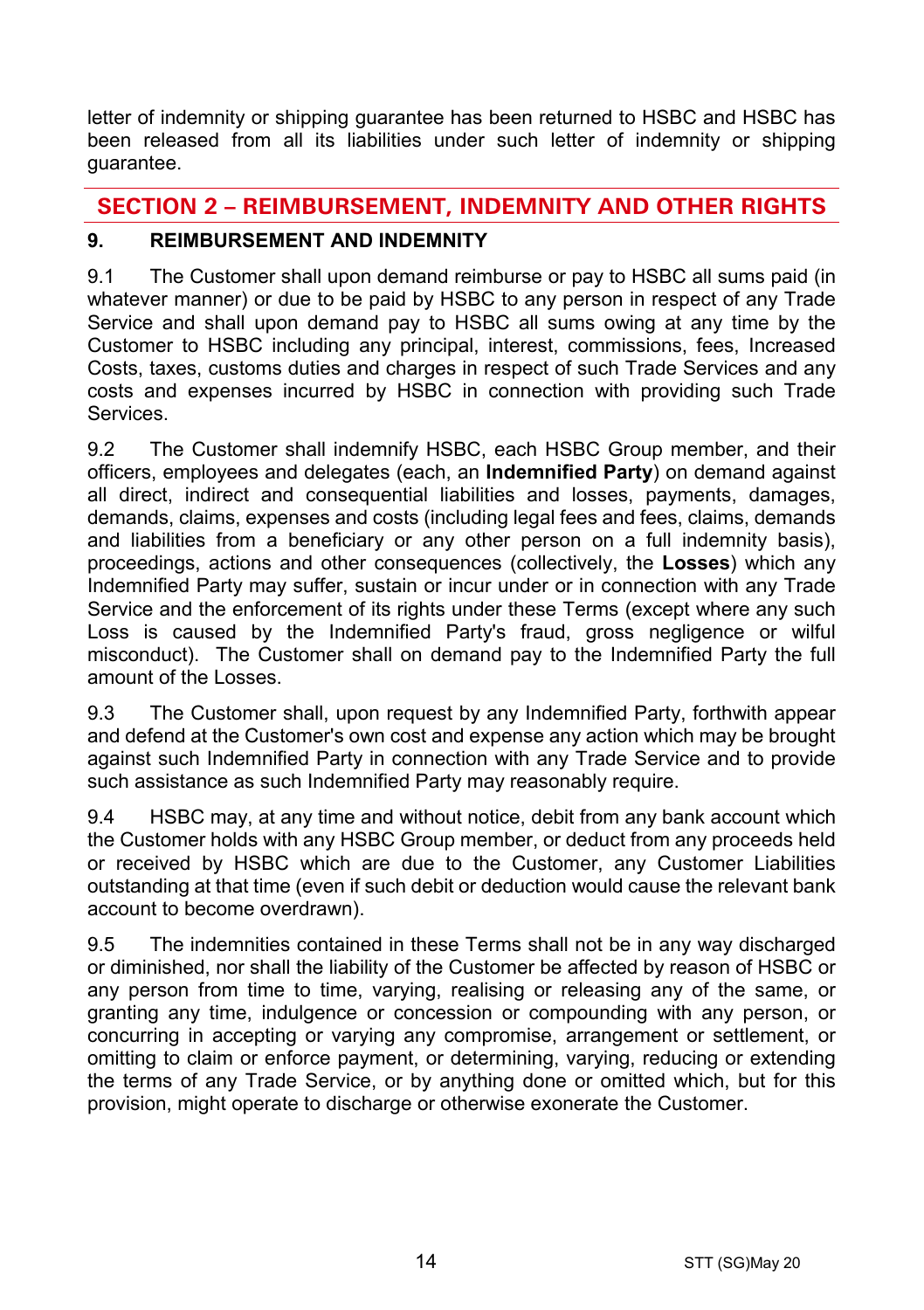# <span id="page-14-1"></span>**10. CASH COLLATERAL**

10.1 The Customer shall upon demand pay to such bank account as HSBC may direct cash cover in an amount sufficient to cover the Customer Liabilities or such lesser amount if agreed by HSBC (such amount paid, being **Cash Collateral**).

10.2 If required by HSBC, the Customer will grant to HSBC, in form and substance satisfactory to HSBC, a security interest which is customary in the Governing Jurisdiction in respect of the bank account and such Cash Collateral, and the Customer shall undertake any filing, registration, recording or enrolment of such security interest for it to be perfected and enforceable against the Customer and shall pay any related fees.

10.3 HSBC may, at any time without notice or demand, apply (whether by way of set-off, transfer or otherwise) any or all Cash Collateral towards the payment of any Claim, the repayment of any Trade Finance Loan and/or the satisfaction of any or all other Customer Liabilities.

10.4 Unless HSBC otherwise agrees:

(a) Cash Collateral shall not constitute a debt owed by HSBC to the Customer or any other person and shall not be repayable or refundable (in whole or in part) by HSBC to the Customer or any other person, in each case, until and unless HSBC is satisfied that all the Customer Liabilities have been unconditionally and irrevocably paid and discharged in full; and

(b) no interest shall accrue on Cash Collateral.

10.5 The Customer shall not create or permit to subsist any mortgage, charge, pledge, lien or other security interest or encumbrance over the Cash Collateral, or any bank account in which such Cash Collateral is held (except for any security in favour of HSBC) or assign, transfer or otherwise deal with the same.

## <span id="page-14-0"></span>**11. PLEDGE**

11.1 The Customer will pay to HSBC on demand all Customer Liabilities.

11.2 The Customer hereby, to the extent permissible, pledges to HSBC as a continuing security for the Customer Liabilities all Documents and Goods which are at any time in actual or constructive possession or control of HSBC or held on trust for, or to the order of, HSBC whether for custody, collection, security, the making of a Claim or any other reason and whether or not in the ordinary course of banking business and whether in the Governing Jurisdiction or elsewhere.

11.3 To the extent required by HSBC, the Customer shall do all acts (including entering into such further documents) to create, evidence and give the full effect of a pledge over the Documents and Goods as security for the Customer Liabilities.

11.4 If, in the Governing Jurisdiction a pledge (or its equivalent) is required to be registered, filed or otherwise publicly recorded for it to be enforceable, upon request of HSBC the Customer shall take all reasonable action to so register, file and/or record such pledge (including making payment of any related fees).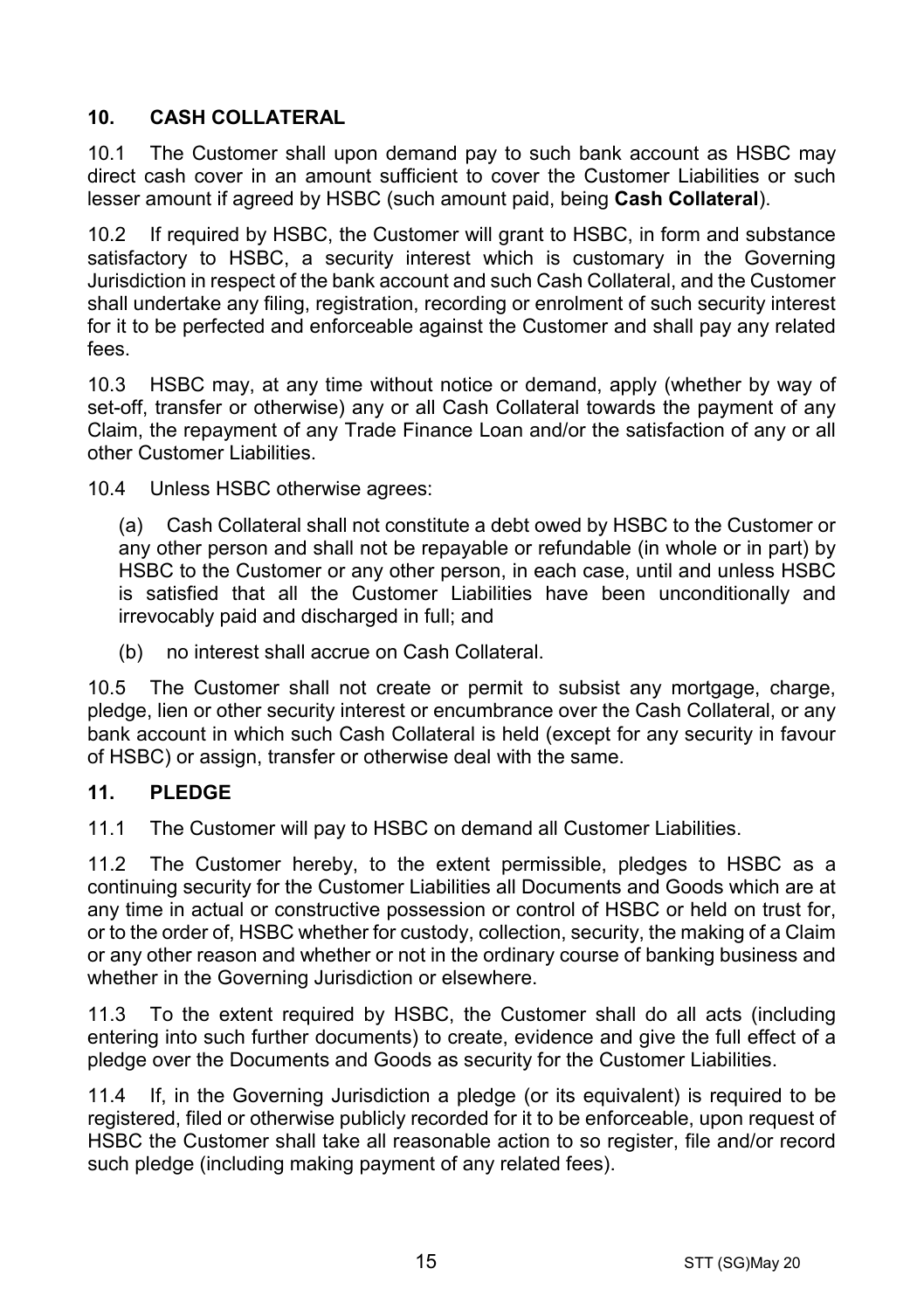11.5 Any restriction on the right of consolidating securities shall not apply to the pledge under this Clause [11.](#page-14-0)

11.6 The risk in any Documents and Goods pledged shall remain with the Customer and neither HSBC nor any other HSBC Group member shall be responsible for any loss or damage or depreciation in value of any Documents or Goods held by HSBC as security.

11.7 If:

(a) the Customer fails to pay any Customer Liabilities when due or demanded;

(b) the Customer does not comply with any other provision of these Terms;

(c) any representation made by the Customer under these Terms is or proves to have been incorrect when made or deemed to have been made;

(d) the Customer is unable or admits inability to pay its debts as they fall due or the Customer is or is deemed to be insolvent or bankrupt under the laws of its jurisdiction of establishment and/or incorporation (as applicable); or

(e) the Customer enters into or becomes subject to a reorganisation, a composition or other arrangement with one or more creditors, a winding-up, or any other form of bankruptcy or insolvency process or proceeding,

HSBC may enforce its pledge and may, without demand, notice, legal process or any other action with respect to the Customer or any other person, realise, sell, negotiate or otherwise dispose of all or some of the Documents and the Goods at any time and in any way which it deems expedient free from any restrictions and claims and HSBC shall not be liable for any loss arising out of such realisation, sale, negotiation or disposal.

11.8 All monies received, recovered or otherwise realised by HSBC following the enforcement of the pledge may be credited to a separate interest-bearing suspense account for so long as HSBC determines in order to preserve HSBC's rights towards discharge of the whole of the Customer Liabilities.

## **12. TRUST RECEIPTS**

12.1 Whilst any Customer Liabilities remain outstanding in respect of any Trade Service provided in relation to any Documents or Goods, if any such Documents or Goods are held by or released to the Customer or to its order, the Customer:

(a) will hold such Documents and Goods (and the proceeds of sale and/or any insurance) on trust for HSBC (or, if a trust is not recognised and enforceable, hold to the order of HSBC) exclusively for the purpose agreed between HSBC and the Customer from time to time in respect of the Trade Service being provided;

(b) will keep such sale and/or insurance proceeds, and store such Goods, separate from any other property of the Customer and capable of being identified;

(c) confirms that such Documents and Goods will continue to be subject to the pledge in Claus[e 11](#page-14-0) (*[PLEDGE](#page-14-0)*) but at the risk of the Customer;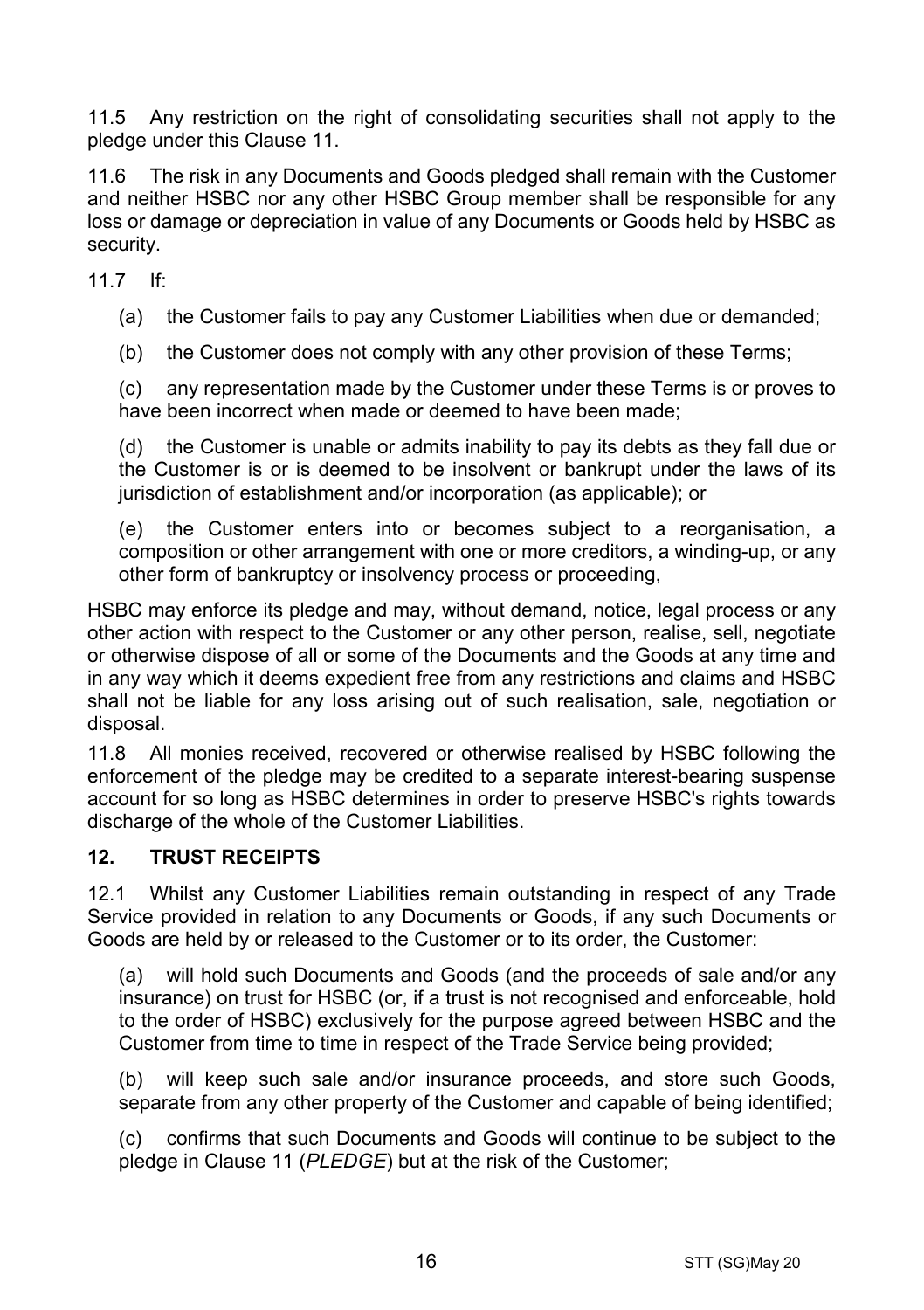(d) will, at the request of HSBC, execute and deliver to HSBC trust receipts in form and substance satisfactory to HSBC together with any other documentation HSBC may require:

(e) will comply promptly and fully with any instructions or request which HSBC may give to the Customer in relation to such Documents and Goods;

(f) will, upon receipt, promptly pay to HSBC the proceeds of sale and/or insurance of the Goods; and

(g) acknowledges that HSBC may at any time take possession and dispose of the Goods, Documents and/or sale and/or insurance proceeds of the Goods.

## **13. SET-OFF**

13.1 HSBC may, at any time and without notice, combine or consolidate all the bank accounts of the Customer held with HSBC and/or set-off any Customer Liabilities against any obligation owed by HSBC to the Customer (including in respect of any Cash Collateral, or proceeds received or held by HSBC), regardless of the place of payment, booking branch or currency of either obligation.

13.2 To effect any set-off HSBC may convert to a currency any amount which is in a different currency at the relevant Exchange Rate.

13.3 If any Customer Liabilities are unliquidated or unascertained, HSBC may apply or set off an amount estimated by it in good faith to be the amount of that liability.

## **14. SUPPLEMENTARY RIGHTS**

14.1 HSBC's rights under these Terms are to be in addition to and are not to be in any way prejudiced or affected by any one or more other indemnities, guarantees, securities or other obligations which HSBC may now or subsequently hold whether from the Customer or any other person.

14.2 HSBC may enforce its rights under these Terms or in respect of any other indemnities, guarantees, securities or other obligations which HSBC may now or subsequently hold whether from the Customer or any other person in any order it chooses and the Customer waives any rights it may have which provide otherwise.

# **SECTION 3 – FEES AND PAYMENTS**

## <span id="page-16-0"></span>**15. FEES, COMMISSION, INTEREST AND CHARGES**

15.1 Unless otherwise agreed in writing with the Customer:

(a) fees and other charges (other than interest and commission) shall be payable by the Customer to HSBC in respect of each Trade Service at the rates, in the amounts, and at the times agreed in the relevant Application, Facility Agreement or Tariff Book or as otherwise in accordance with HSBC's standard practices;

(b) interest shall be payable by the Customer to HSBC upon demand in respect of any Trade Finance Loan or Finance, shall accrue on the amount of such Trade Finance Loan or Finance for the period from the date HSBC provides such Trade Finance Loan or Finance to the date such Trade Finance Loan or Finance is repaid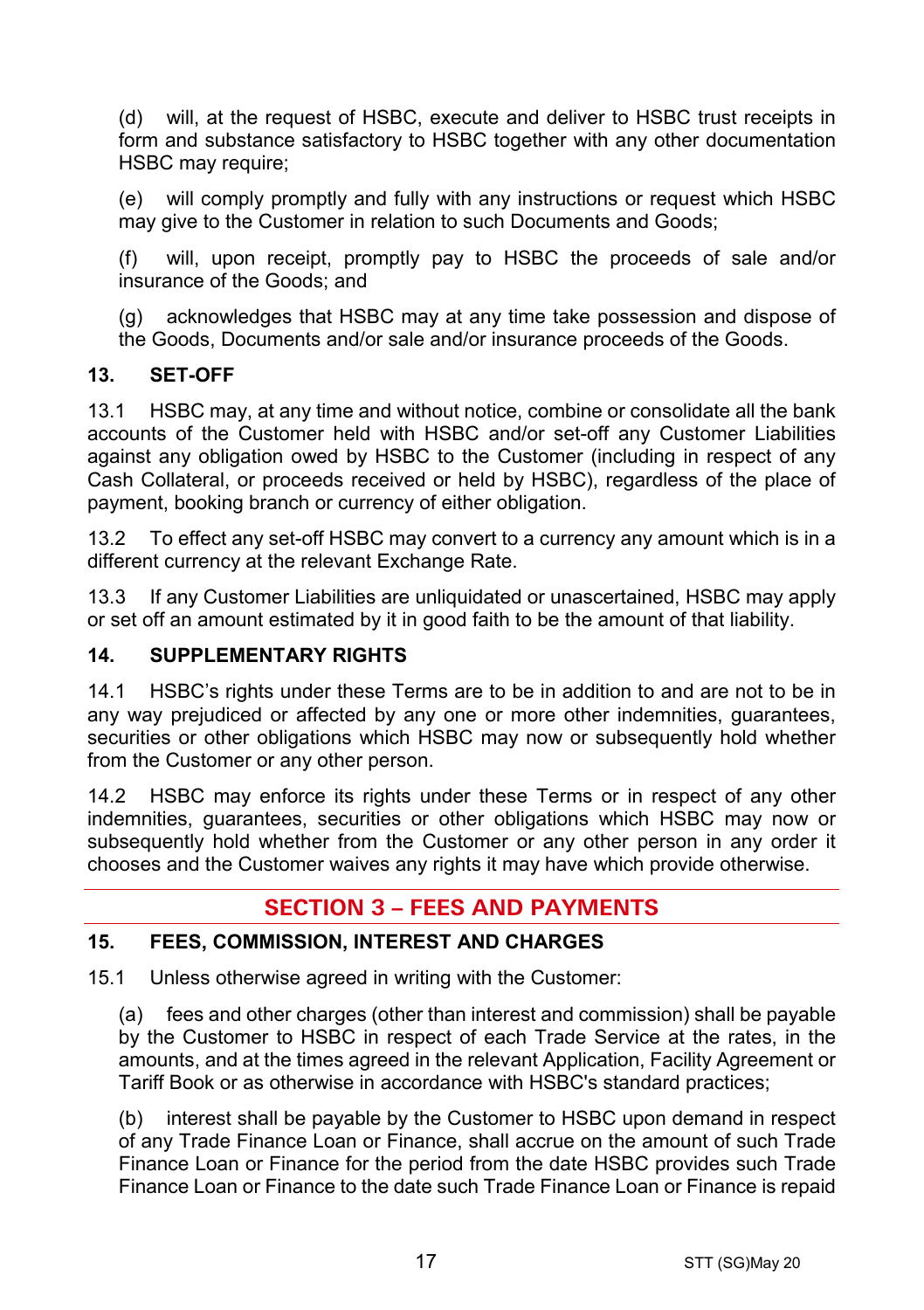or settled in full, and shall be calculated by reference to the rates agreed in the relevant Application, Facility Agreement or Tariff Book or as otherwise in accordance with HSBC's standard practices;

(c) interest shall be payable by the Customer to HSBC upon demand in respect of any Claim paid by HSBC, shall accrue on the amount of the Claim for the period from the date HSBC pays such Claim to the date the Customer Liabilities resulting from such Claim are reimbursed in full, and shall be calculated by reference to the rates agreed in the relevant Application, Facility Agreement or Tariff Book or as otherwise in accordance with HSBC's standard practices; and

(d) commission shall be payable by the Customer to HSBC upon demand in respect of any Documentary Credit or Instrument and shall be calculated by reference to the face value of such Documentary Credit or Instrument and the rates agreed in the relevant Application, Facility Agreement or Tariff Book or as otherwise in accordance with HSBC's standard practices.

15.2 Any fee, interest or commission accruing in respect of a Trade Service will accrue from day to day and is calculated on the basis of the actual number of days elapsed and a year of 365 days or, in any case where the market practice in the relevant Governing Jurisdiction differs, in accordance with that market practice.

15.3 Any fee, commission, interest or charge payable by the Customer to HSBC is non-refundable.

15.4 If the Customer fails to pay any amount payable by it under these Terms on its due date, default interest shall accrue on the overdue amount from the due date up to the date of actual payment (both before and after judgment) at the rate agreed in the relevant Application, Facility Agreement or Tariff Book or as otherwise in accordance with HSBC's standard practices.

## **16. PAYMENTS**

16.1 Payments by the Customer shall be made to HSBC in immediately available, freely transferable, cleared funds and as specified by HSBC, without any set-off, counterclaim, withholding or conditions of any kind unless compelled by law.

16.2 All amounts paid or payable to HSBC in respect of any Trade Service are expressed on a Tax-exclusive basis. The Customer must pay any relevant Tax (as necessary) on any amount that the Customer is required to pay HSBC.

16.3 If any deduction or withholding is required by law (including on account of any Tax), the Customer must:

(a) increase the sum payable so that, after making the minimum deduction or withholding required, HSBC will receive and be entitled to retain a net sum at least equal to the sum that HSBC would have received had that deduction or withholding not been made; and

(b) within 30 days of such payment, forward to HSBC the confirmation in writing from the relevant tax authority evidencing receipt by the relevant tax authority of that deduction or withholding.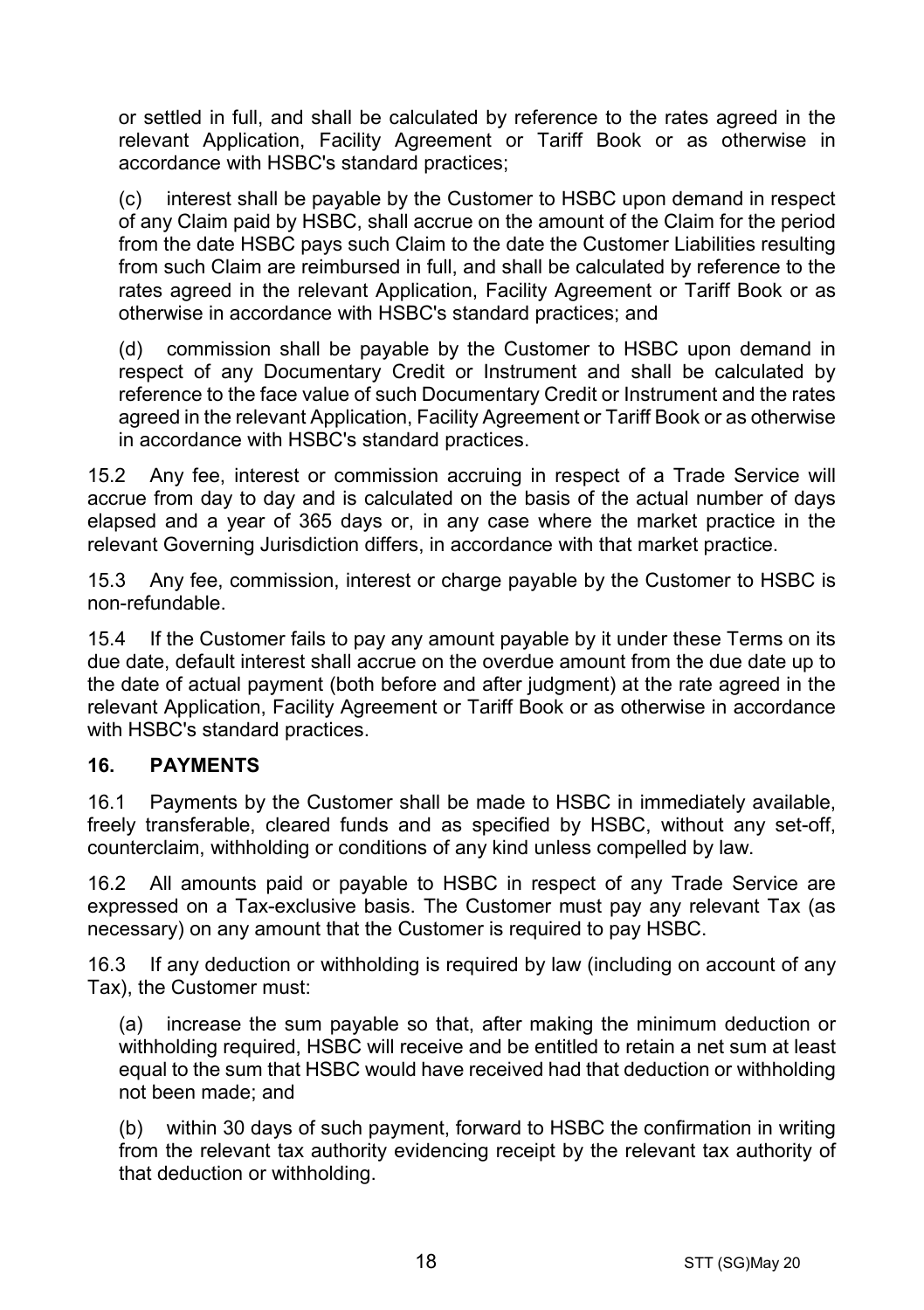16.4 Unless HSBC agrees otherwise, each payment by the Customer to HSBC shall be made in the currency of the relevant Customer Liability for which that payment is being made and the Customer waives any right it may have in any jurisdiction to pay such payment in another currency. If HSBC receives a payment from the Customer or any other person in a currency which is not the currency in which that payment was due or if any Cash Collateral needs to be converted into another currency so that HSBC may apply it to satisfy any outstanding Customer Liabilities in another currency, HSBC shall undertake that conversion using the relevant Exchange Rate (or, if applicable, pursuant to the terms of any hedging agreement that the Customer and HSBC may have entered into for these purposes). Where HSBC undertakes any currency conversion permitted by these Terms, the Customer shall indemnify HSBC for any cost, loss or liability incurred by HSBC in undertaking the conversion.

16.5 If any payment due from the Customer, or any order, judgment or award given or made in relation to any payment due from the Customer, has to be converted into another currency for the purpose of making or filing a claim or proof against the Customer or any other person, or obtaining or enforcing an order, judgment or award, the Customer shall indemnify HSBC against any cost, loss or liability arising out of or as a result of the conversion.

16.6 Any notice from, or determination by, HSBC of a rate or amount under these Terms, a Trade Service or any document referred to in these Terms shall (unless it contains an obvious error) be conclusive evidence of that rate or amount. In any legal proceedings connected with these Terms and/or a Trade Service, the account entries of HSBC are prima facie evidence of the matters to which they relate.

16.7 Any moneys paid to HSBC in respect of the Customer Liabilities may be applied in or towards satisfaction of the same or credited to a separate suspense account for so long as HSBC determines in order to preserve HSBC's rights towards discharge of the whole of the Customer Liabilities.

16.8 Moneys received by HSBC shall be applied by it (unless otherwise mandatorily required by law):

(a) first, in discharging all costs, fees and expenses (including legal fees) owing by the Customer to HSBC;

(b) second, in or towards the discharge of any interest or other amounts (not being principal) owing to HSBC; and

(c) thirdly in or towards the discharge of any principal owing by the Customer to HSBC.

16.9 If any moneys paid to HSBC in respect of the Customer Liabilities are required to be repaid by virtue of any law relating to insolvency, bankruptcy or liquidation or for any other reason, HSBC may enforce these Terms and the relevant Trade Service as if such moneys had not been paid.

16.10 Any sums that would fall due on a day other than a Business Day will be due on the next Business Day. In such event, interest and commission calculations will be adjusted accordingly.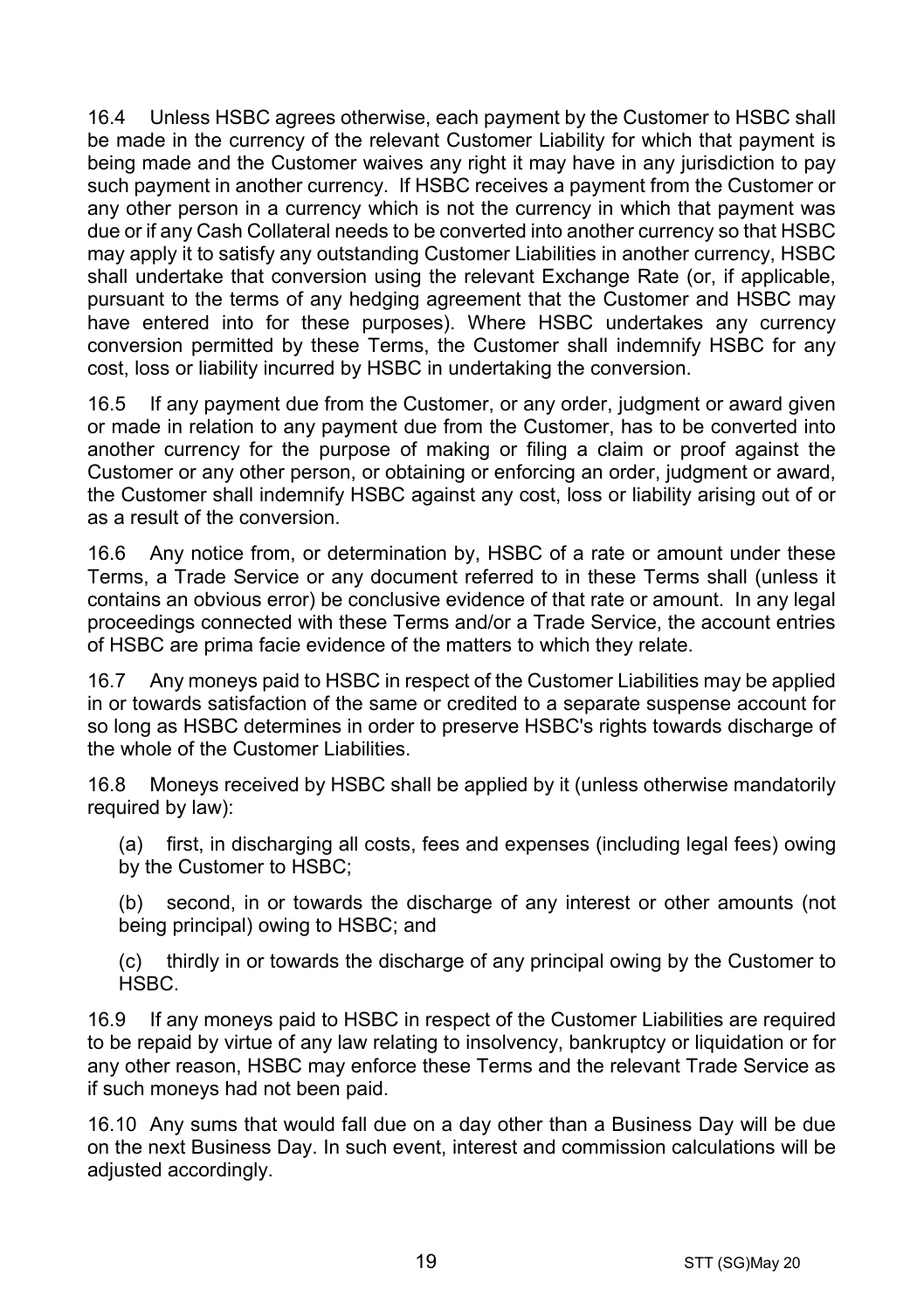16.11 If any amount to be paid by the Customer to HSBC in connection with a Trade Service is calculated by reference to a published benchmark interest rate (such as a central bank reference rate) and that rate is less than zero per cent at the time of calculation, such rate shall be deemed to be zero per cent.

# **SECTION 4 – REPRESENTATIONS, UNDERTAKINGS AND SANCTIONS**

## **17. REPRESENTATIONS AND WARRANTIES**

17.1 In addition to other representations and warranties made by the Customer to HSBC, the Customer represents and warrants to HSBC that:

(a) it is duly established and/or incorporated under the laws of its jurisdiction of establishment and/or incorporation (as applicable), is validly existing and has full power to carry on its business as now being conducted, to own its assets and to enter into and perform its obligations under these Terms, and shall promptly notify HSBC of any change to its constitution or existence;

(b) the obligations expressed to be assumed by it in these Terms and in each Trade Transaction which it may enter into from time to time are legal, valid, binding and enforceable obligations;

(c) all authorisations, consents, approvals, resolutions, licences, exemptions, filings, notarisations or registrations required or desirable to enable it lawfully to enter into, exercise its rights and comply with its obligations under these Terms and each Trade Transaction have been obtained or effected and are in full force and effect;

(d) these Terms and each Trade Transaction which it may from time to time enter into do not and will not conflict with its constitutional documents or any agreement or instrument binding upon it or any of its assets or constitute a default or termination event (however described) under any such agreement or instrument;

(e) each Trade Service requested by or for the Customer relates to a genuine Trade Transaction as described in the documents pertaining to such Trade Transaction and all documents and information (including in any Application) provided by the Customer to HSBC in relation to each Trade Service or these Terms is/are complete, accurate, genuine and valid;

(f) it has not taken any corporate action, or any other steps and no legal proceedings have been commenced for its liquidation, judicial management, receivership, or any similar or analogous proceedings or for the appointment of a receiver and manager, judicial manager, liquidator or similar officer of it or of all or any material part of its assets or revenues;

(g) any Documents, Goods or proceeds of sale in which HSBC has or is purported to have an interest are free from any security interest(s) and encumbrance(s) (other than in favour of HSBC) and the Customer is the sole and beneficial owner of any such Documents, Goods or proceeds of sale;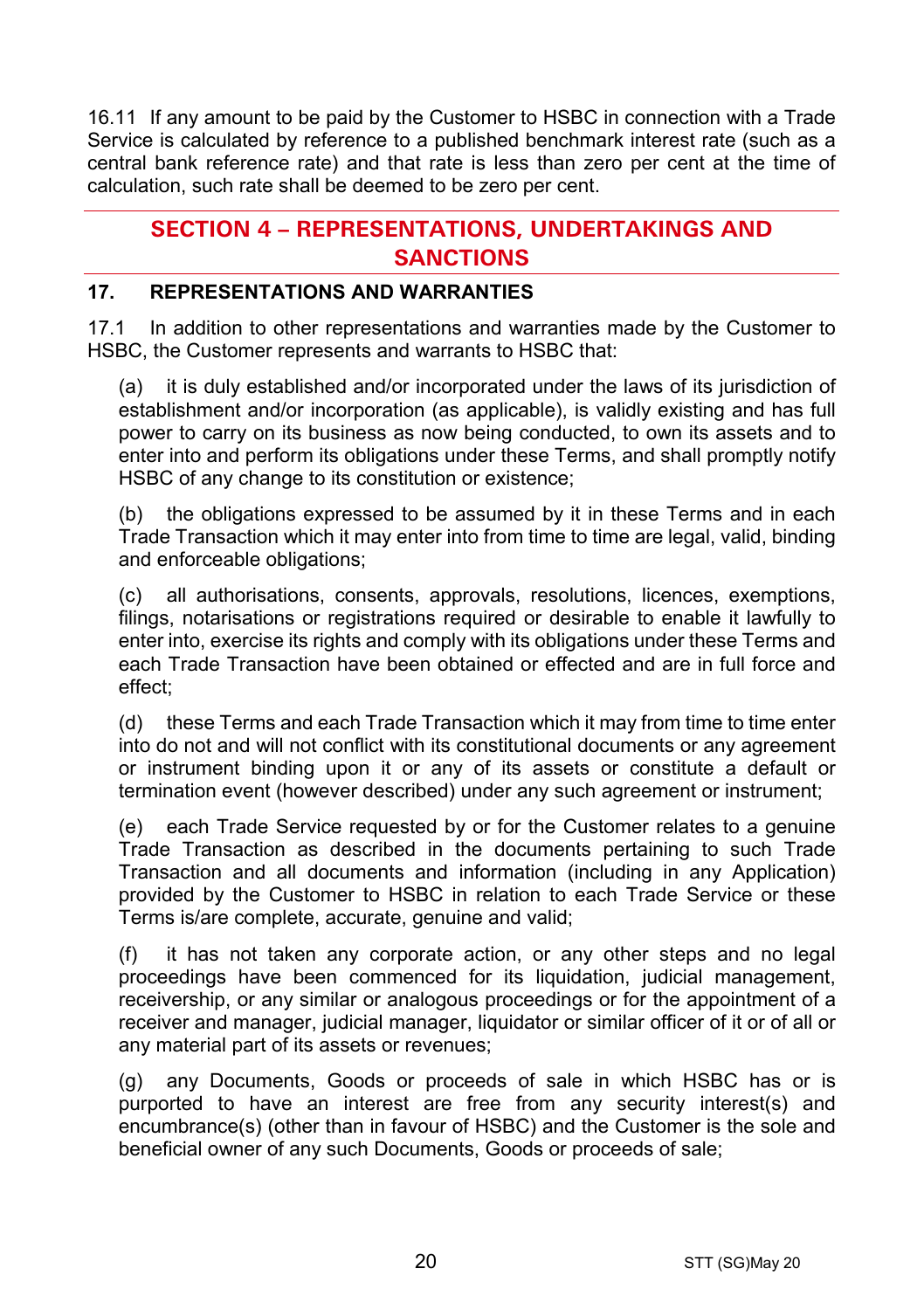(h) as at the date HSBC provides Finance to the Customer in respect of a Document or Documentary Credit, it is not aware of any dispute (actual, pending or threatened) in respect of that Document or Documentary Credit or the relevant Trade Transaction; and

(i) as at the date HSBC provides Finance to the Customer in respect of a Document or Documentary Credit or provides a Trade Finance Loan to the Customer, it has not received any financing in respect of that Document, Documentary Credit or the relevant Trade Transaction from any person other than HSBC.

17.2 All representations and warranties in these Terms are deemed to be made on each day (a) an Application is made and is being processed, (b) any Trade Service is outstanding and (c) any Customer Liabilities remain outstanding.

17.3 The Customer acknowledges that HSBC will rely on any representations and warranties made by the Customer including when HSBC assesses whether or not to provide a Trade Service to the Customer.

17.4 The Customer shall promptly notify HSBC on becoming aware of any representation or warranty becoming untrue, or the Customer being unable to make any representation or warranty when repeated.

#### **18. UNDERTAKINGS**

#### **General Undertakings**

18.1 The Customer shall at the request of HSBC:

(a) provide HSBC with such information concerning a Trade Transaction (including copies of sale contracts, purchase order and invoices), Documents and Goods and any proposed sale of Goods as HSBC may require and promptly notify HSBC if any Trade Transaction is cancelled or terminated for any reason or if any material dispute arises in respect of a Trade Transaction;

(b) provide HSBC with such information regarding the financial condition, assets and operations of the Customer and its affiliates as HSBC may reasonably require;

(c) provide HSBC with any information required by HSBC to satisfy its "*know your customer*" or similar identification procedures;

(d) keep HSBC informed of the whereabouts of the Goods and of any change in the condition, quality or quantity of the Goods;

(e) co-operate fully with HSBC and render to HSBC all assistance it requires in the collection and enforcement of any payments under or in connection with any Trade Service whether by legal proceedings or otherwise; and

(f) promptly do all such acts or execute all such documents at its own cost as HSBC may specify:

(i) for the purpose of the creation, perfection, protection or maintenance of any interest conferred or intended to be conferred on HSBC by, pursuant to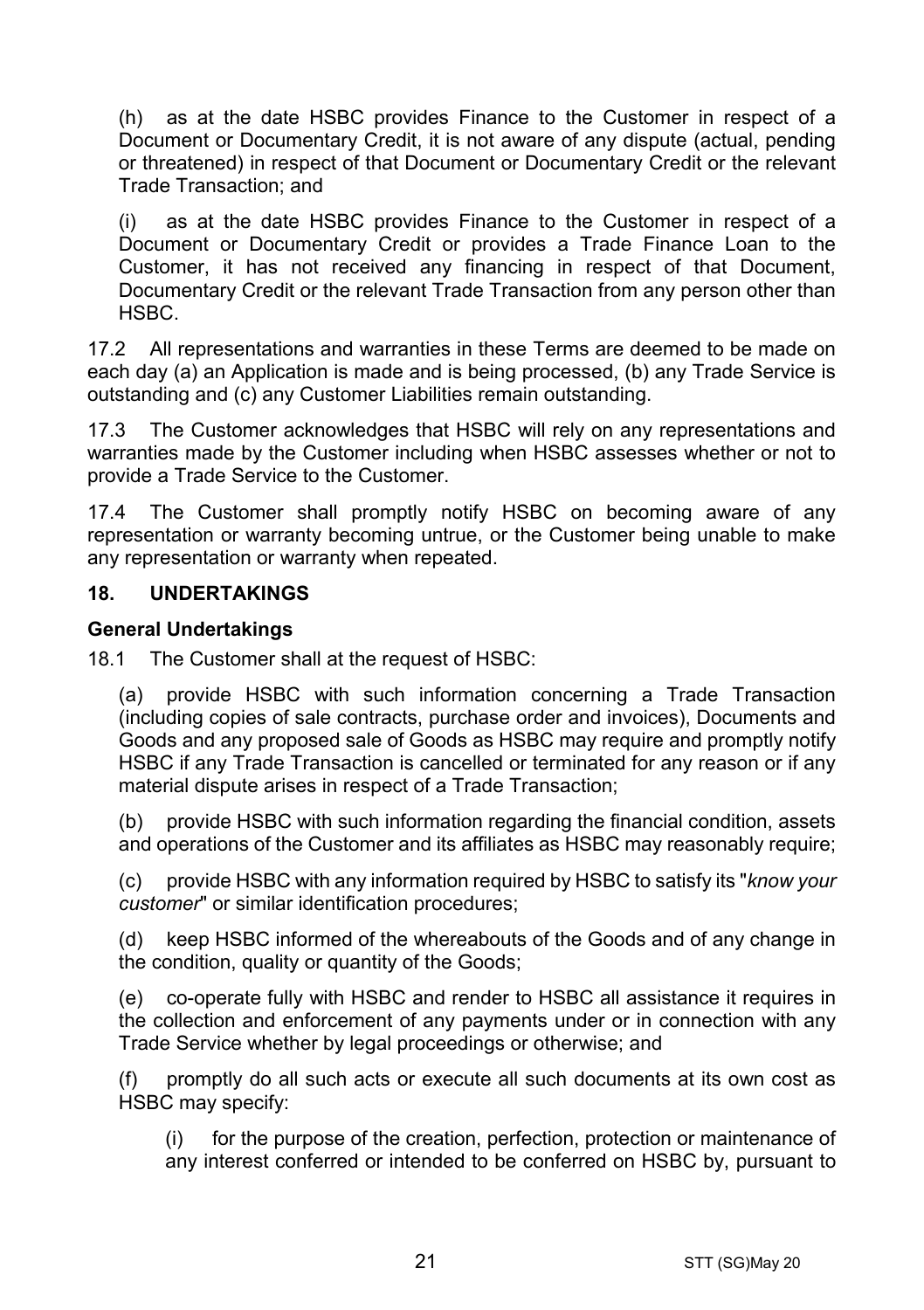or in connection with these Terms (including in respect of any Cash Collateral, Documents, Goods or sale proceeds);

(ii) for the exercise of any rights, powers and remedies of HSBC provided by, pursuant to or in connection with these Terms or by law; and

(iii) to facilitate the realisation by HSBC of any Documents or Goods in which HSBC is, or is intended to be, interested.

#### **Trade Service Undertakings**

18.2 The Customer shall, to the extent applicable to a Trade Service and/or where HSBC has or is purported to have an interest in the relevant Documentary Credit, Documents, Goods or proceeds of sale referred to:

(a) ensure that the Documentary Credit, Documents, Goods or proceeds of sale (as applicable) are free from any mortgage, charge, pledge, lien or other security interest, encumbrance or claim except for any trust, pledge or other form of security in favour of HSBC or which has been expressly permitted by HSBC;

(b) for so long as the Customer has title to the Goods or if as a condition to the Trade Service the Customer is required to procure the insurance of the Goods:

(i) insure the Goods for such value against such insurable risks as is stipulated in the relevant condition or, in the absence of any such condition, as is customary for those Goods;

(ii) promptly following (and in any event within ten days of) the date of the Application for the relevant Trade Service, provide to HSBC copies of the relevant insurance policies; and

(iii) promptly notify HSBC of any claims made on the relevant insurance policies and direct the insurer to pay to HSBC all insurance proceeds in respect of the Goods;

(c) if so requested by HSBC:

(i) promptly arrange for HSBC's interest in the Goods to be endorsed on any relevant insurance policy; and

(ii) promptly submit claims in respect of the Goods to relevant insurer;

(d) promptly pay to HSBC all insurance proceeds received by it in respect of the Goods and, pending payment, hold such proceeds on trust for HSBC (or, if a trust is not recognised and enforceable, hold to the order of HSBC);

(e) promptly endorse all Documents in favour of HSBC, deposit all Documents with HSBC or to its order and note in its records the interest of HSBC in all Documents and the Goods;

(f) promptly pay all freight, warehouse, dock, transit and other charges, rent and all other costs of and in connection with the Documents and/or Goods;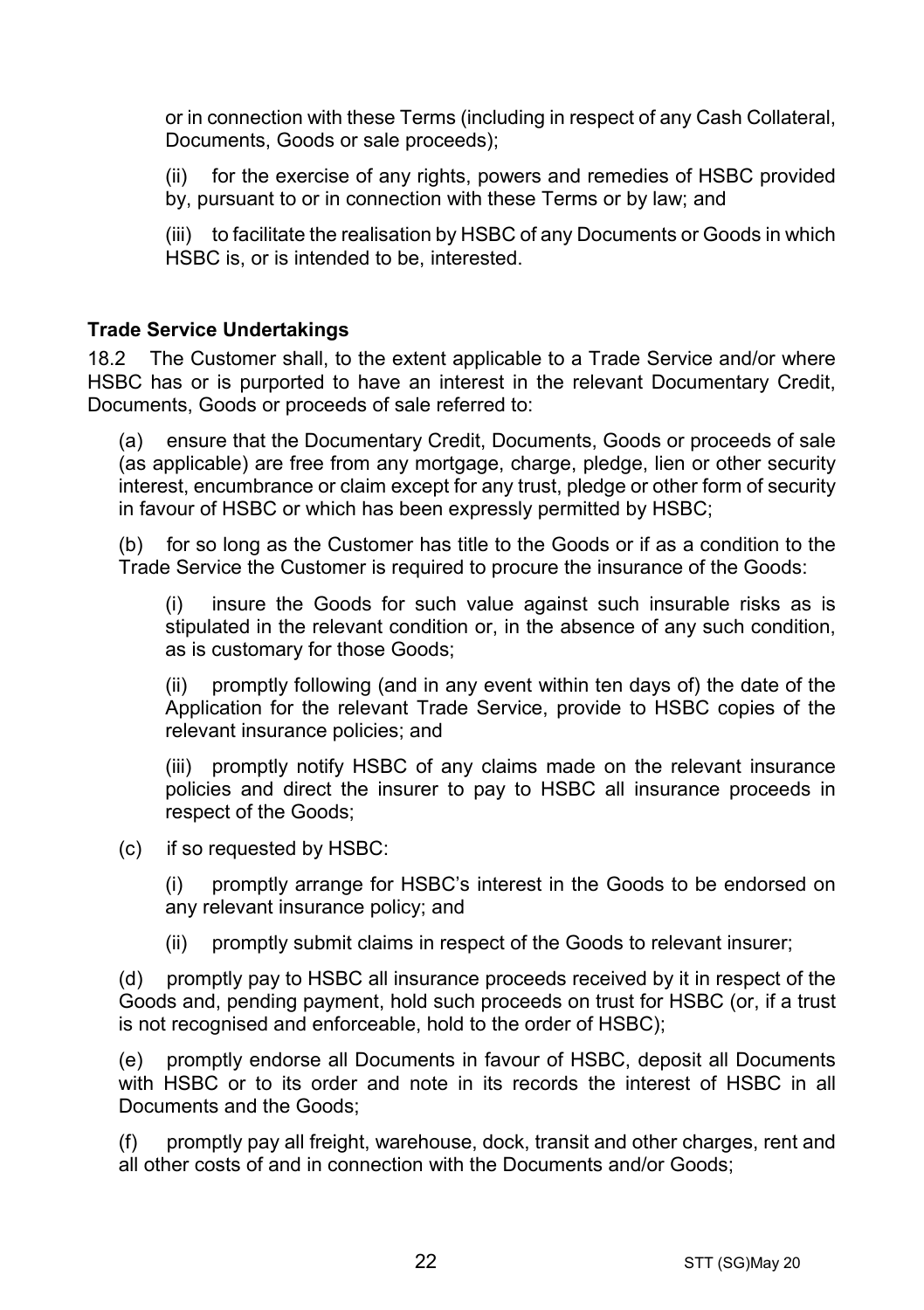(g) not permit the Goods to be processed or altered without the prior written consent of HSBC;

(h) not take any action, which might prejudice the value of the Goods or the effectiveness of any pledge or trust under these Terms;

(i) promptly inform HSBC of any event of which it becomes aware that may adversely affect the liability of a buyer to complete the purchase of the Goods or any change or deterioration in the state or quality or otherwise of the Goods;

(j) promptly inform HSBC if it becomes aware of any theft, fraud, illegal activity, loss, damage or other misuse of or in relation to any Goods or Documents;

(k) permit HSBC (or any delegate) access to any premises at which the Goods are stored or located for the purpose of inspecting, taking possession of, or otherwise protecting its interest in the Goods;

(l) not attempt to factor, transfer, sell, dispose of or otherwise deal with the Documents, Goods or proceeds of sale (as applicable), Documentary Credit (or any confirmation (whether given on a disclosed or undisclosed basis)), except as agreed between HSBC and the Customer from time to time in respect of the Trade Service(s) being provided;

(m) not present the Documents to any other bank, financial institution or similar type of financing entity or obtain any form of financing and/or borrowing in respect of the same Trade Transaction;

(n) not agree to any amendment to the Documentary Credit, SBLC or Document without the prior written consent of HSBC; and

(o) procure the prompt release of HSBC from any guarantee, indemnity or other commitment that HSBC may have provided in respect of the Documents or the Goods,

and HSBC (or any delegate) is authorised to take such steps and to make any payments, on behalf and at the cost of the Customer, to ship, collect, land, store, insure or inspect the Goods and/or to demand and collect any proceeds of sale.

#### <span id="page-22-0"></span>**19. COMPLIANCE WITH LAWS AND SANCTIONS**

19.1 The Customer represents and warrants that:

(a) neither the Customer nor any of its subsidiaries, directors, officers, employees, agents, or affiliates is a person or entity that is, or is owned or controlled by any person or entity that is:

(i) the subject of any sanctions issued, administered or enforced by the US Department of the Treasury's Office of Foreign Assets Control, the US Department of State, the United Nations Security Council, the European Union, Her Majesty's Treasury, the Hong Kong Monetary Authority or any other sanction issuing or enforcement body that may be applicable to HSBC, the Customer, a Trade Service or a Trade Transaction (the **Sanctions**); or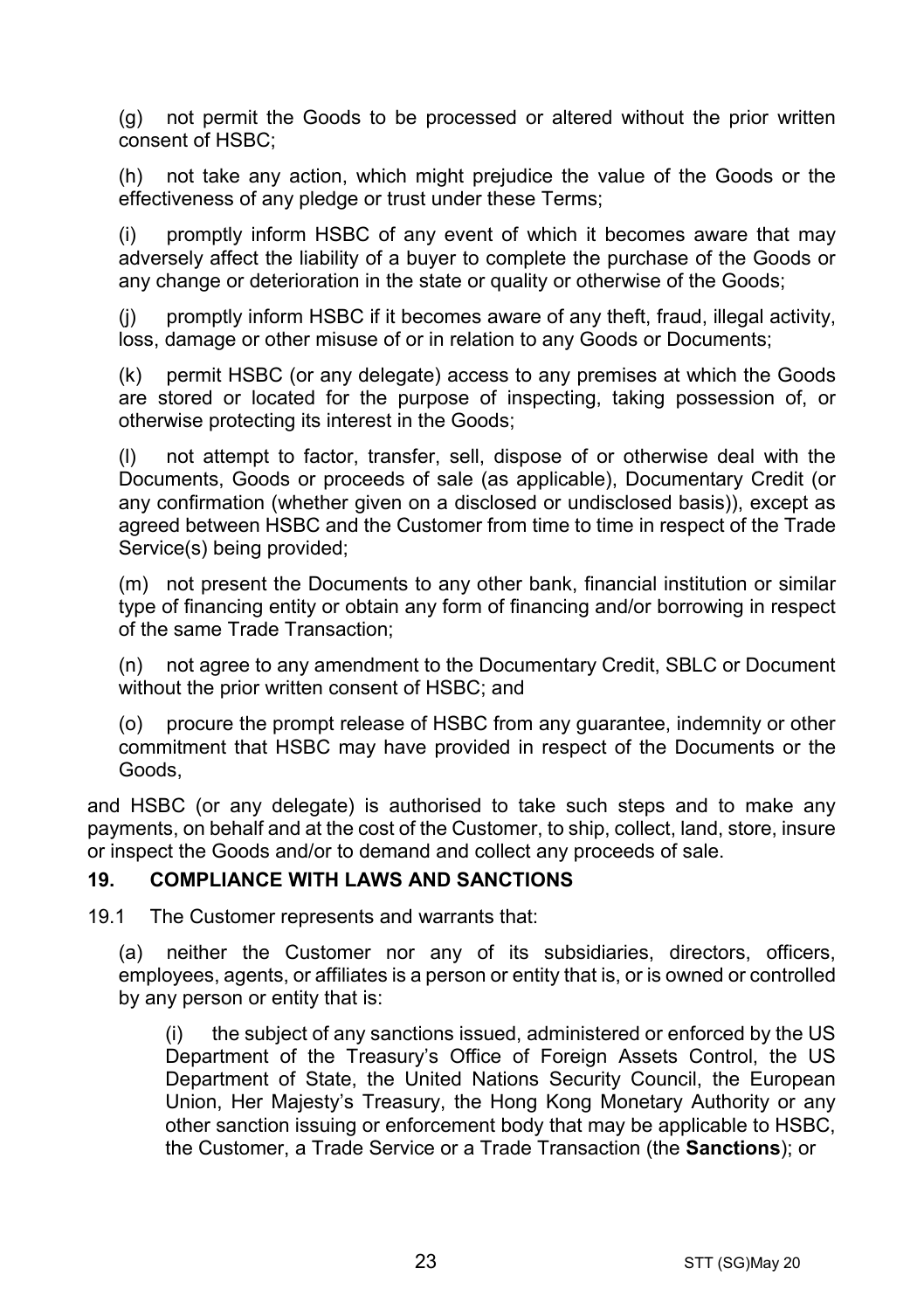(ii) located, organised or resident in a country or territory that is, or whose government is, the subject of Sanctions;

(b) any required import or export licenses applicable to each Trade Transaction have been obtained and, if the Customer is aware that HSBC may require an export license or other authorisation for the provision of the relevant Trade Service for the Customer, the Customer will notify HSBC prior to HSBC providing the Trade Service; and

(c) the Customer is compliant in all material respects with foreign and domestic laws and regulations pertaining to each jurisdiction in which it operates and to each Trade Transaction and the subject matter of such Trade Transaction including, if applicable, the shipment and financing of the goods described in such Trade Transaction or the associated documents.

19.2 The Customer acknowledges and agrees that:

(a) HSBC Group and its service providers are required to act in accordance with the laws and regulations of various jurisdictions, including those which relate to Sanctions, export controls and the prevention of money laundering, terrorist financing, bribery, corruption and tax evasion;

(b) at any time, HSBC may require the Customer to immediately provide to HSBC information related to any Trade Transaction, including the underlying contract or other documentation;

(c) HSBC may take, and may instruct other HSBC Group members to take, to the extent it is legally permitted to do so under the laws of its jurisdiction, any action (a **Compliance Action**) which it considers appropriate to act in accordance with Sanctions or domestic and foreign laws and regulations. Such Compliance Action may include:

(i) the interception and investigation of any payment, communication or instruction;

(ii) the making of further enquiries as to whether a person or entity is subject to any Sanctions or export control restrictions; and/or

- (iii) the refusal to:
	- (A) issue, renew, extend, transfer or assign a Trade Service;
	- (B) make payment of any Claim; or

(C) process a Trade Service or instruction that does not conform with Sanctions, export controls or domestic and foreign laws or regulations; and

(d) neither HSBC nor any HSBC Group member will be liable for any loss, damage, delay, or a failure of HSBC to perform its duties under these Terms or a Trade Service:

(i) arising out of or relating to any Compliance Action taken by HSBC, its service providers, or any HSBC Group member; and/or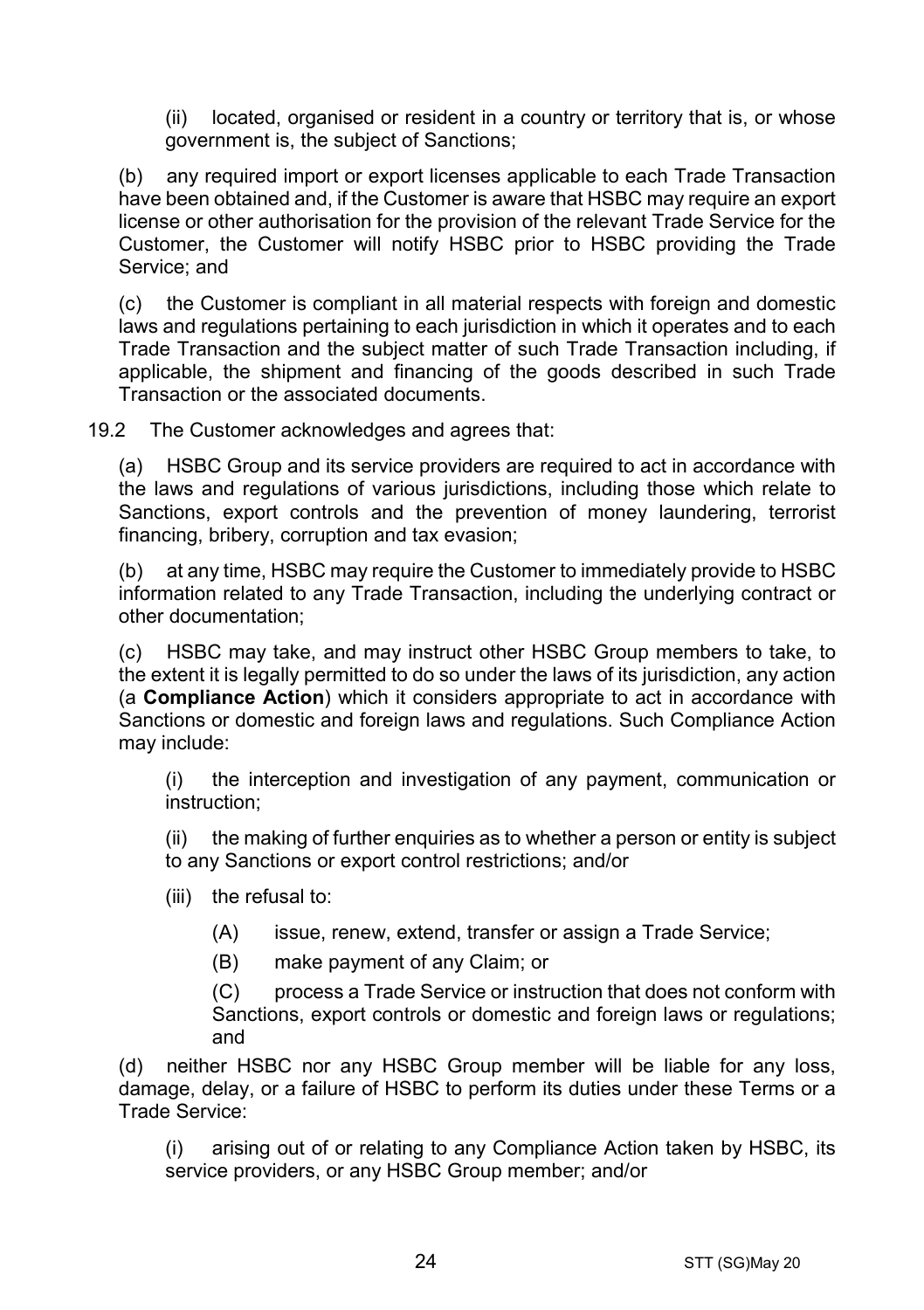(ii) being prevented from paying any Claim in respect of a Trade Service or sending or receiving any message or data or taking any other action in connection with any Trade Service because of an applicable law, regulation or ruling of any governmental agency.

# **SECTION 5 – INSTRUCTIONS AND ELECTRONIC PLATFORMS**

#### <span id="page-24-0"></span>**20. INSTRUCTIONS**

20.1 HSBC is authorised to accept, act and rely upon, and treat as valid and accurate:

(a) all communications, demands and instructions (including any Applications) given or purporting to be given by the Customer to HSBC (an **Instruction**);

(b) all communications and any Claims made or purported to be made by any person; and

(c) any documents provided to HSBC,

including, in each case, those made or given by way of or through a Platform, email, facsimile, telecopier, telex, cable, telephone or such other electronic means (in each case, an Electronic Means) and is under no obligation to enquire as to the authorisation or validity of any such Instruction, communication, Claim or Document.

20.2 The Customer acknowledges and accepts the risk that communications, Instructions, Claims and documents sent to or from HSBC by Electronic Means may be intercepted, monitored, amended, corrupted, contain viruses or be otherwise interfered with by third parties and acknowledges and agrees that HSBC is not responsible or liable to the Customer or any other person for, and the Customer waives any and all claims in respect of, any Losses arising from the same.

20.3 If the Customer communicates, gives an Instruction, makes a Claim or sends a document by Electronic Means, or instructs HSBC to permit a beneficiary or any other person to do the same, the Customer shall indemnify, and hold HSBC harmless from and against, any and all Losses that HSBC may incur (including in respect of any payment made where the relevant Instruction or Claim was unauthorised).

20.4 Where the Customer has made an Application for any Trade Service to be provided for the benefit of an affiliate of the Customer:

(a) the Customer agrees (and will procure the concurrent written agreement of its affiliate) that HSBC has no obligation to obtain instructions from the affiliate and HSBC can deal solely with the Customer on behalf of the affiliate;

(b) the definition of "Trade Transaction" shall be construed to refer to such affiliate rather than the Customer, and the definitions of "Documents" and "Goods" shall be construed accordingly;

(c) references in these Terms to the Customer presenting, handling, disposing, transferring, dealing with or using (however so described) the relevant Documents, Goods or proceeds of sale shall include the affiliate undertaking any such action;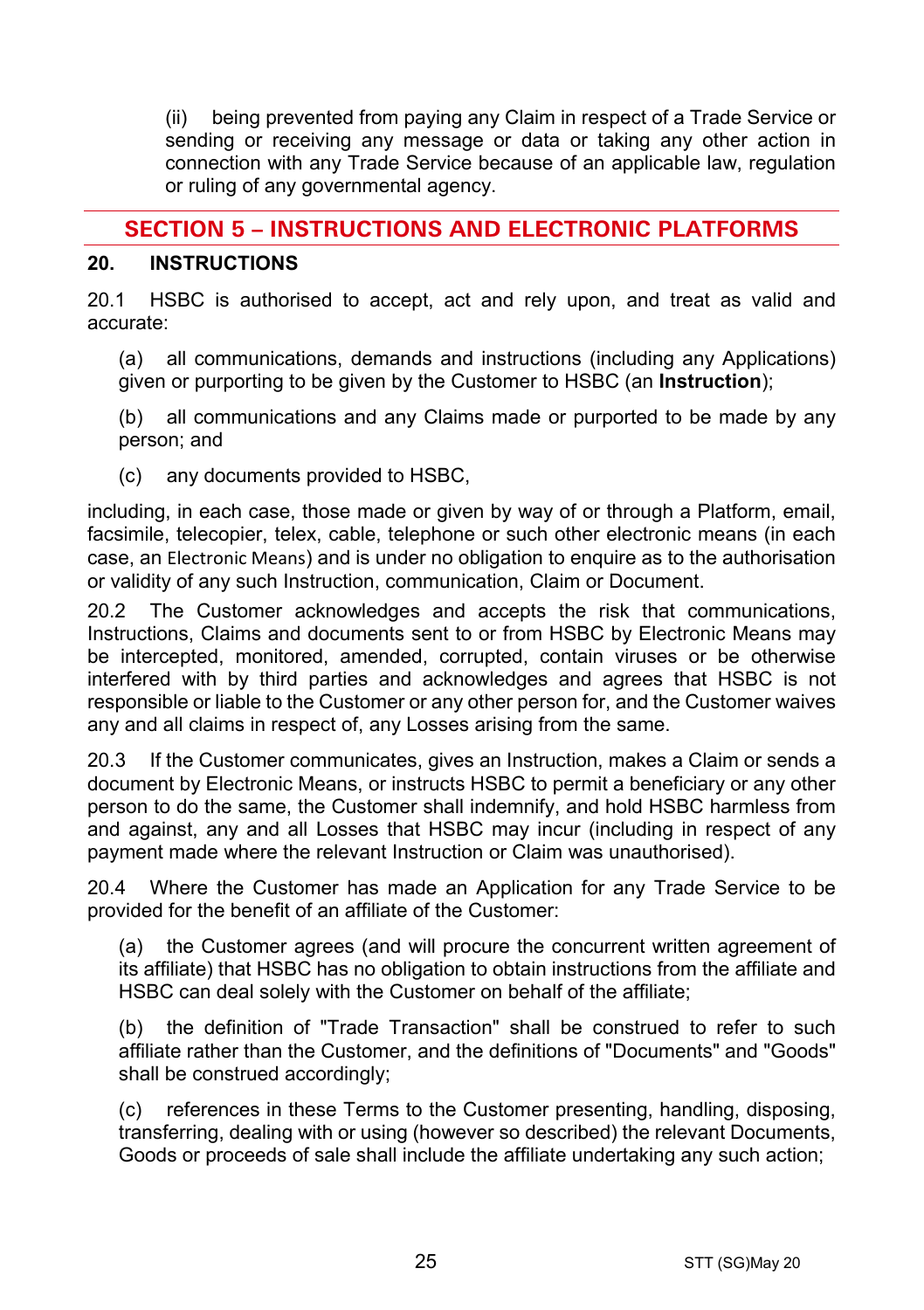(d) the Customer shall procure that the affiliate complies with all undertakings in these Terms in respect of the relevant Trade Transaction, Documents, Goods and proceeds of sale; and

(e) each representation in these Terms made by the Customer shall be made by the Customer for itself and on behalf of the affiliate or, where it can only be made in respect of the affiliate (due to factual circumstances), by the Customer for and on behalf of the affiliate.

20.5 HSBC has no obligation to:

(a) verify the identity or authority of any person communicating, giving an Instruction, making a Claim or providing a document by Electronic Means**;**

(b) verify the authenticity of any signature(s) (whether electronic or otherwise) on any communication made, Instruction given, Claim made or document provided by Electronic Means; or

(c) seek the Customer's prior approval before acting on any communication made, Instruction given, Claim made or document provided by Electronic Means,

however HSBC may, in its absolute discretion, take steps to ascertain the validity, authenticity and origin of any communication, Instruction, Claim or document (including requiring telephone verification of any Instructions) and take any steps that may be mandated by an External Provider and may, where it is unable to ascertain the validity, authority or origin of any communication, Instruction, Claim or document, delay or refuse to act upon any communication, Instruction, Claim or document or suspend or terminate any Trade Service at any time.

#### **21. PLATFORMS**

21.1 The Customer acknowledges and agrees that:

(a) HSBC may rely on External Providers to provide Platforms so that HSBC can perform its obligations under these Terms (or any other applicable terms and conditions) and provide Trade Services;

(b) External Providers are independent from HSBC and may independently charge the Customer fees for use of their Platform and those fees are the sole responsibility of the Customer;

(c) HSBC's obligations under these Terms and any Trade Service shall be subject to HSBC's rights under External Terms and Conditions and the availability of any Platform provided by such External Providers;

(d) HSBC has no obligation to inform the Customer of, or provide the Customer with, any External Terms and Conditions;

(e) HSBC has no control over the electronic processes used by a Platform provided by an External Provider to process, handle and/or send data or messages;

(f) it shall inform HSBC of all External Terms and Conditions applicable to or any charges imposed by any Platform which it uses (or intends to use) in respect of any Trade Service and shall promptly notify HSBC of any changes; and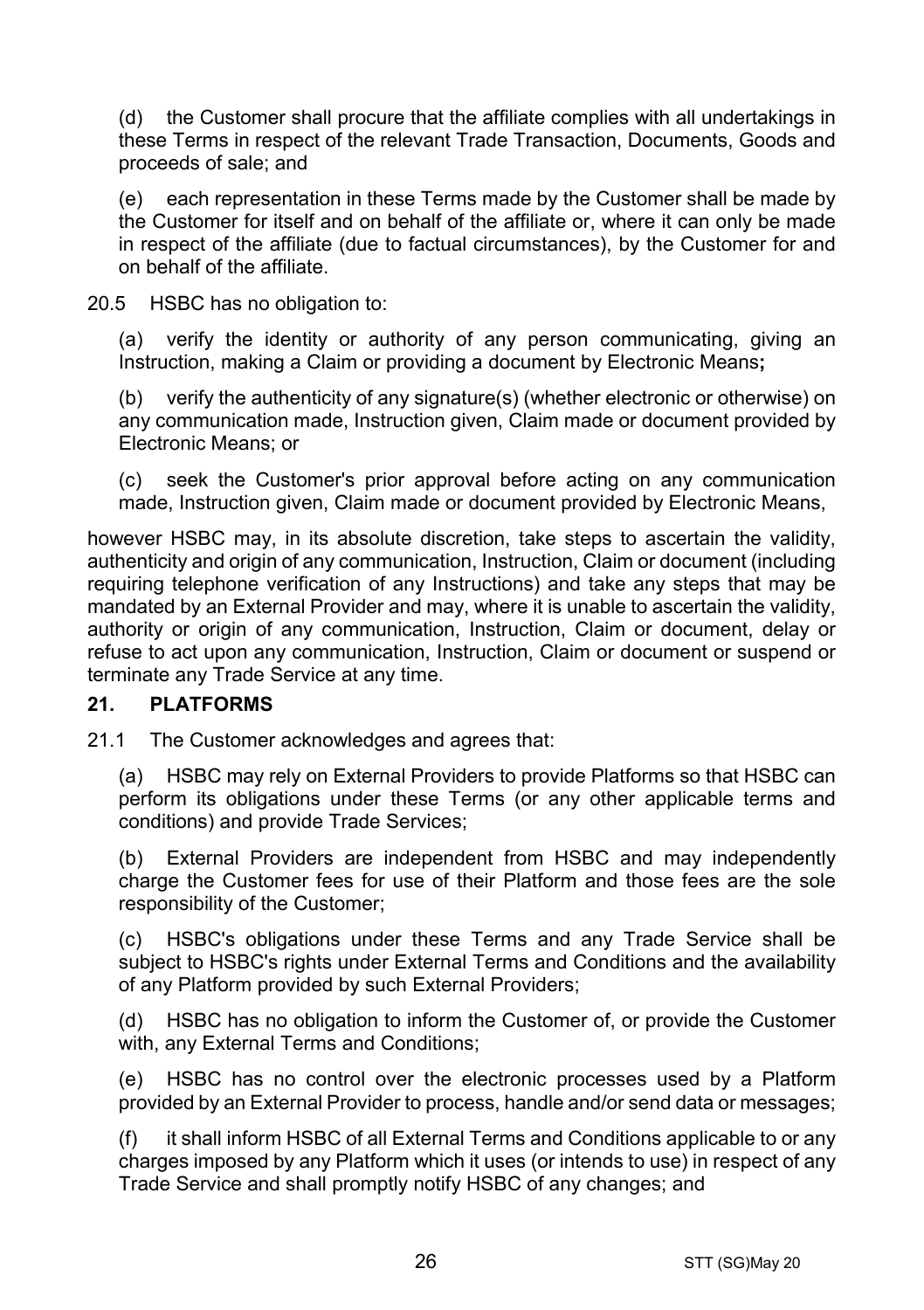(g) it shall promptly provide all information concerning any Platform used by the Customer that HSBC may reasonably request.

21.2 HSBC assumes no liability or responsibility to the Customer or to any other person for any loss or damage that is suffered or incurred as a result of:

(a) the unavailability of any Platform to the Customer, HSBC or any other person for any reason whatsoever; or

(b) the Customer's use of or connection with any Platform, any External Provider or the services provided by HSBC or any External Provider to the Customer involving any Platform.

#### 21.3 The Customer:

(a) shall comply with all security procedures of HSBC and each External Provider and any other reasonable requests HSBC or any External Provider may issue to the Customer regarding the security of any Platform, including instructions on steps to remedy any breach of security; and

(b) acknowledges and agrees that it is the Customer's responsibility to set up, maintain and regularly review all security arrangements concerning access to and use of each Platform and information stored on the Customer's computing and communications systems, and confirms that it has assessed the security arrangements of each Platform and has determined that they are adequate to protect the Customer's interests;

(c) shall take all reasonable precautions to prevent fraudulent or unauthorised use of or access to each Platform;

(d) shall ensure that neither the Customer nor its employees do anything which may result in the security of any Platform or the systems or security of HSBC being compromised; and

(e) shall notify HSBC, as soon as reasonably possible upon becoming aware, of any actual or attempted unauthorised access to any Platform or any unauthorised transaction or attempt to execute an unauthorised Instruction. This notification must be by telephone but must be followed by written notice within forty-eight hours of the telephone call.

# **SECTION 6 - OTHER**

#### **22. LIMITATION ON LIABILITY**

<span id="page-26-0"></span>22.1 Neither HSBC nor any other HSBC Group member shall be liable for any loss, damages, payments, demands, claims, expenses or costs suffered or incurred by the Customer (or any of its affiliates) arising from or in connection with these Terms or any Trade Service other than where such loss, damage, payment, demand, claim, expense or cost arises as a direct result of HSBC's or such other HSBC Group member's gross negligence or wilful misconduct.

<span id="page-26-1"></span>22.2 Notwithstanding Clause [22.1,](#page-26-0) in no circumstance whatsoever will HSBC or any HSBC Group member be liable to the Customer (or any of its affiliates) for: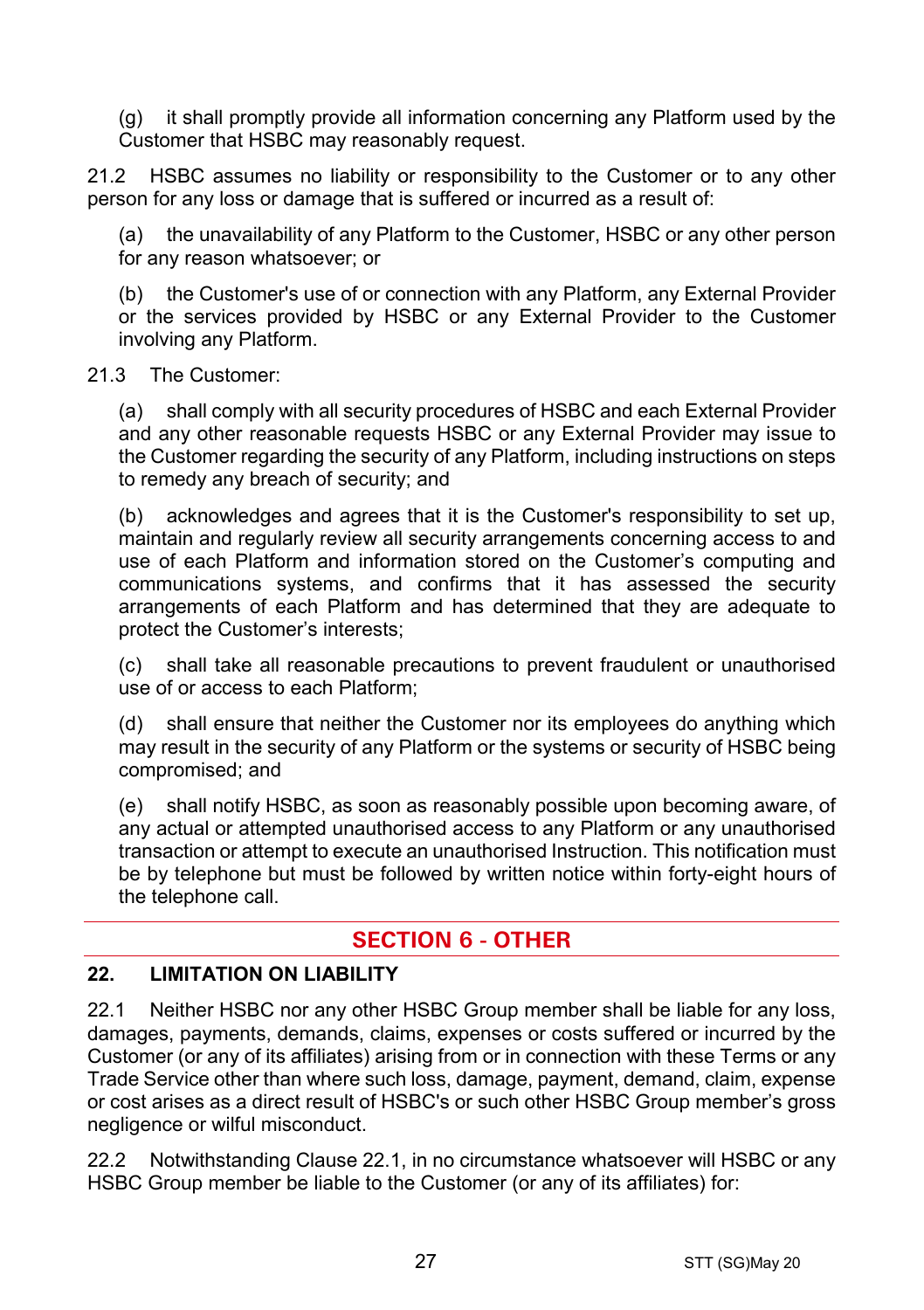- (a) any loss of business, profits or data; or
- (b) indirect, consequential or special loss or damage,

whether or not HSBC or any HSBC Group member has been advised of the possibility of such loss or damage.

22.3 Without limiting Clauses [22.1](#page-26-0) and [22.2,](#page-26-1) HSBC shall not be responsible or liable for, and the Customer waives all claims against HSBC in respect of:

(a) any act, omission, loss or delay relating to forwarding documents or payments to any person or correspondent bank, or any suspense, act, omission, insolvency or bankruptcy of any correspondent bank;

(b) any delay and/or loss in transit of any messages, letters or documents sent by mail, as an electronic communication, through a Platform or a telecommunication channel, or for any delay, mutilation or other errors arising in the transmission or delivery of any communications by third parties and the Customer acknowledges that, notwithstanding any contrary instruction, HSBC may send a document by any method that it considers appropriate;

(c) any delay in performing or failure to perform any of its obligations under these Terms due to any cause beyond its reasonable control, including, but not limited to, the failure, malfunction or unavailability of telecommunications, data communications and computer systems and services over which HSBC has no control, war, hostilities, invasion, civil unrest, strikes, lock-outs or other industrial action or trade disputes (whether involving HSBC's employees or any other person) or any law or government order (whether or not having the force of law);

(d) any failure by HSBC to pay a Claim or other HSBC's act or failure to act because of any domestic or foreign law, regulation, ruling or interpretation of any domestic or foreign court or governmental agency;

(e) the form, sufficiency, correctness, genuineness, authority of any person signing or endorsing (including any person making presentations, demands, giving Instructions (including by Electronic Means) to HSBC purportedly on the authority of the Customer or a beneficiary), falsification, or the legal effect of, any documents if such documents on their face reasonably appear to be in order;

(f) the source, accuracy, validity, authenticity, falsification or legal effect of any data, documents or statements made, presented or received from any Platform or any party to a Trade Transaction, any related documents, or the description, quantity, weight, quality, condition, packing, delivery, value or existence of the goods, services or other performance to which such data, documents or statements relates, or for the good faith or acts or omissions, solvency, performance or standing of any party to a Trade Transaction, the consignor, carrier, forwarder, consignee, insurer of the goods, or any other person;

(g) any improper acts of the beneficiary, including breach of contract in respect of a Trade Transaction, in which circumstances the Customer shall assume and undertake all such risks; and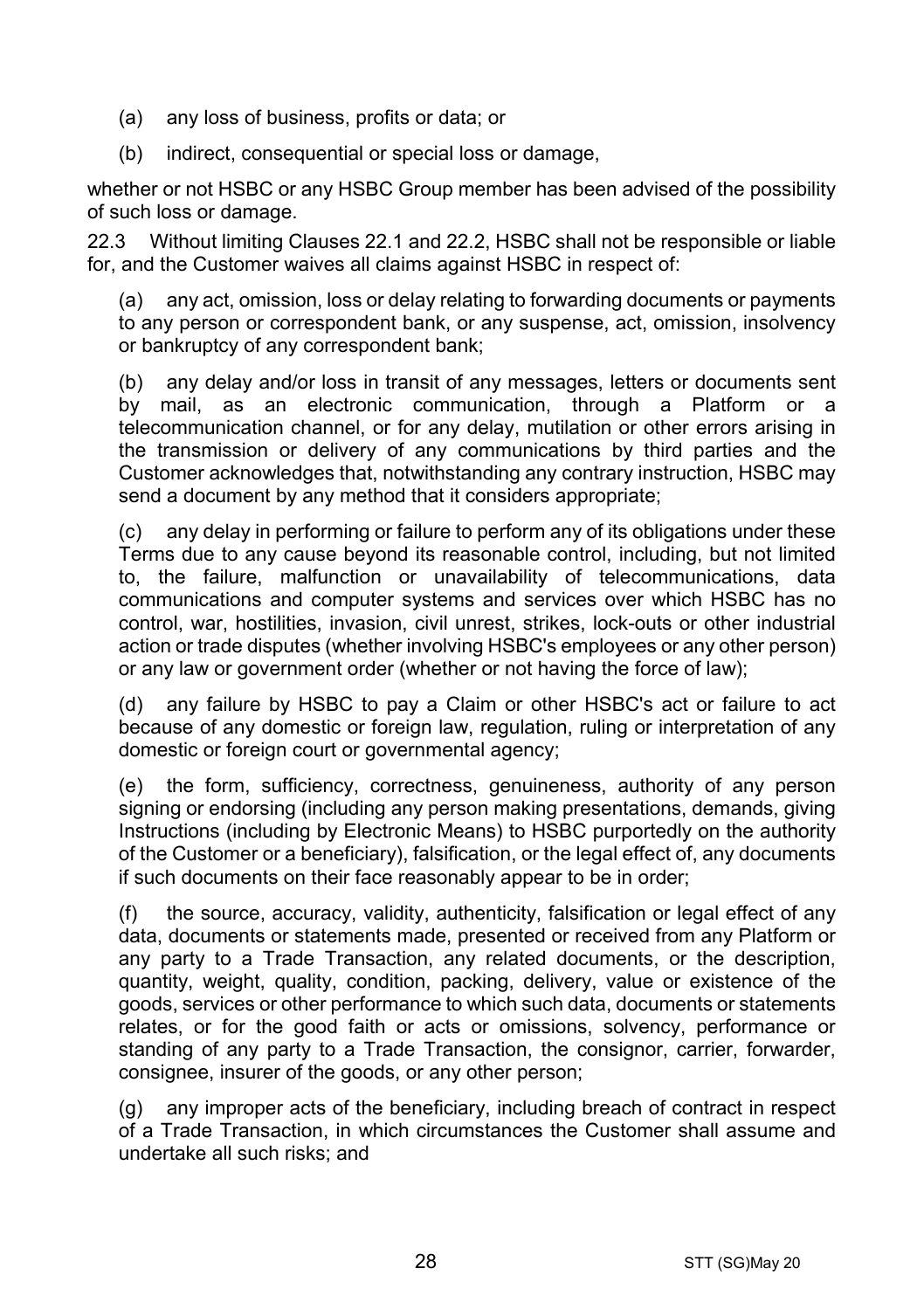(h) the Customer acting or relying on any advice received from HSBC whether or not such advice was requested by the Customer.

22.4 If HSBC uses the services of another party, correspondent bank, agent or Platform for the purposes of issuing an Instrument or Documentary Credit, making payment, handling Goods or Documents or for any other purpose to support the services contemplated by these Terms, HSBC shall do so for the Customer's account and at the Customer's risk and HSBC shall assume no liability or responsibility should any instructions which HSBC gives to any such other party not be carried out even if the choice of such other party was HSBC's. Additionally, HSBC shall not be liable for any act, failure to act, default, suspension, bankruptcy or insolvency of such other party.

22.5 Where HSBC performs a review of any Document at the request of the Customer, such review is indicative only and not final or conclusive and HSBC shall not be responsible or liable for, and the Customer waives all claims against HSBC in respect of, an omission by or failure of HSBC to identify any discrepancies during any such review.

22.6 Where HSBC agrees to advise a Documentary Credit or any Instrument which is not issued by a bank or present any Document in respect of, or otherwise handle, such Documentary Credit or Instrument, the Customer acknowledges and agrees that:

(a) such Documentary Credit or Instrument may not be an independent third party undertaking and may not quarantee payment by the issuer or applicant;

(b) the applicable ICC Rules may not address, cover or extend to such type of Documentary Credit or Instrument;

(c) HSBC may not be able to pursue the issuer for payment in the same manner as it would be able to in respect of a Documentary Credit or Instrument issued by a bank; and

(d) the Customer should seek independent legal advice,

and the Customer assumes all such risks and waives all claims against HSBC for losses, damages, costs, fees, claims, actions or demands with respect to such Documentary Credit or Instrument including any claims that HSBC failed to alert the Customer that it was advising such type of Documentary Credit or Instrument, failed to pay such Documentary Credit or Instrument in the manner of a Documentary Credit or Instrument issued by a bank, or failed to collect payment from the issuer of such Documentary Credit or Instrument.

22.7 Subject to the provisions above, where any liability of HSBC or any HSBC Group member to the Customer (or any of its affiliates) arises under these Terms or in connection with any Trade Service, such liability shall not exceed USD 1,000,000 in aggregate in any calendar year.

## <span id="page-28-0"></span>**23. DISCLOSURE, CONFIDENTIALITY AND PRIVACY**

23.1 Without limiting any other terms between the Customer and HSBC or any HSBC Group member, HSBC is authorised: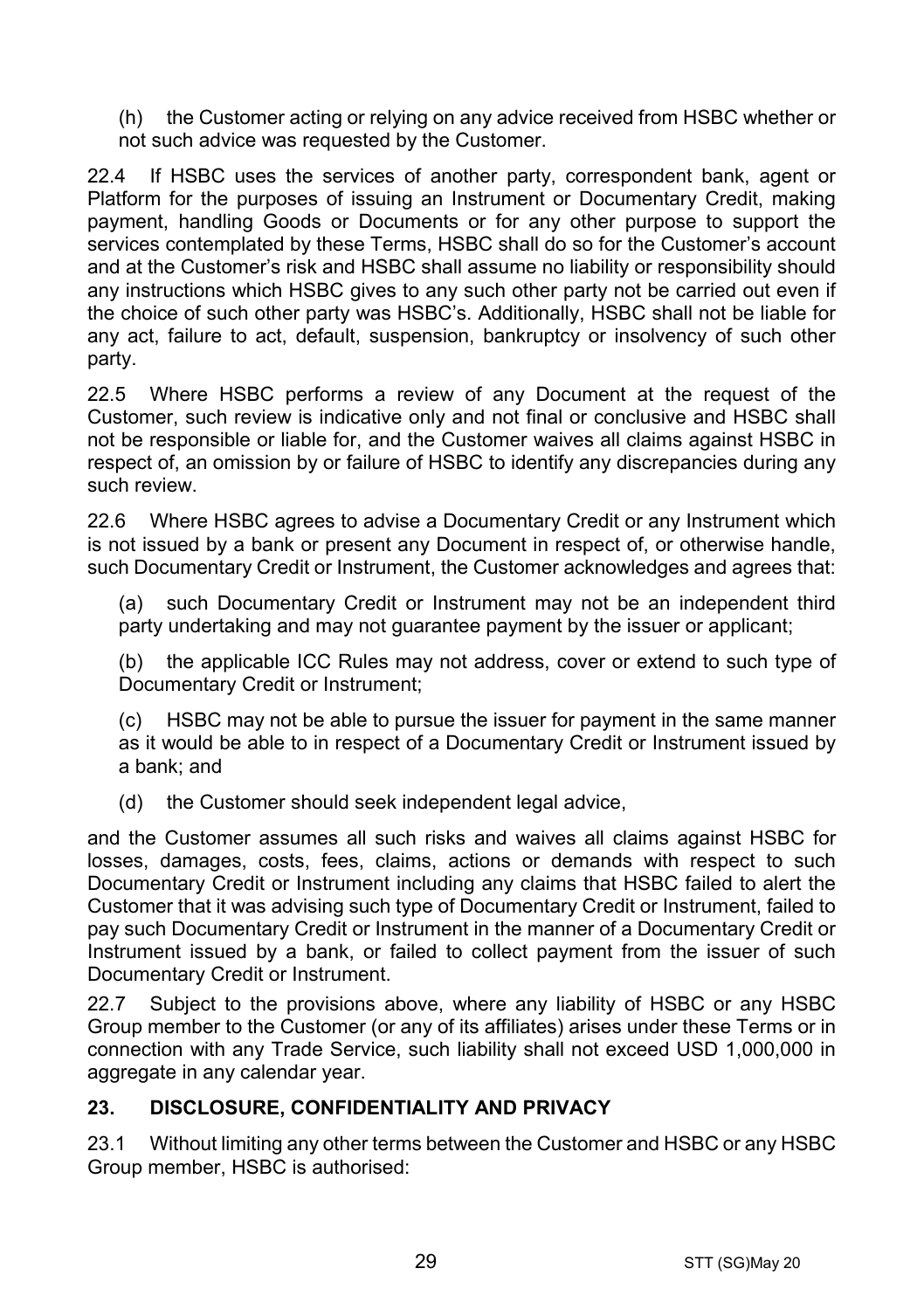<span id="page-29-0"></span>(a) to appoint any other person as its correspondent, nominee or agent in connection with these Terms and any Trade Service and HSBC may delegate any of its powers under these Terms or a Trade Service to such person;

(b) to notify any other person of its interest in any Documents, Goods or proceeds of sale; and

(c) to transfer and disclose any Customer Information to the following recipients (who may also process, transfer and disclose such Customer Information):

(i) any HSBC Group member and any of its or their officers, directors, employees, professional advisors, insurers, brokers, auditors, partners, subcontractors, correspondents, nominees, agents, delegates, service providers (including External Providers and Platforms) and associates;

(ii) any Authorities;

(iii) anyone acting on the Customer's behalf, payment recipients, beneficiaries, account nominees, intermediary, correspondent and agent banks, clearing houses, clearing or settlement systems, market counterparties, upstream withholding agents, swap or trade repositories, stock exchanges, and companies in which the Customer has an interest in securities (where such securities are held by HSBC for the Customer);

(iv) any person or entity who acquires (or may acquire) an interest in or assumes (or may assume) risk in or in connection with any Trade Service;

(v) any other financial institutions, credit reference agencies or credit bureaus, for obtaining or providing credit references; and/or

(vi) any person or entity in connection with any HSBC Group business transfer, disposal, merger or acquisition, wherever located, including in jurisdictions which do not have data protection laws that provide the same level of protection as the jurisdiction in which the Trade Service is supplied,

including where the recipient of any such appointment, notification, transfer or disclosure is located outside of the relevant Governing Jurisdiction.

23.2 HSBC will not be liable for the acts or omissions of any External Provider as to the collection, use or disclosure by that External Provider of Customer Information.

23.3 Where the Customer has given HSBC information about natural persons (such as authorised signatories), the Customer confirms that those natural persons have authorised the Customer to do so (and to receive any data protection notices on their behalf) and have consented to HSBC's collection, use, storage, processing, transfer and disclosure of their Personal Data and data for the purpose of HSBC carrying out any action contemplated by these Terms or providing a Trade Service to or for the Customer.

23.4 The Customer shall ensure that any information that the Customer asks HSBC to forward to third parties is complete, accurate and will not give rise to any claim against HSBC (including any claim in defamation, in relation to privacy, banking secrecy or data protection or for infringement of any other third party rights) and the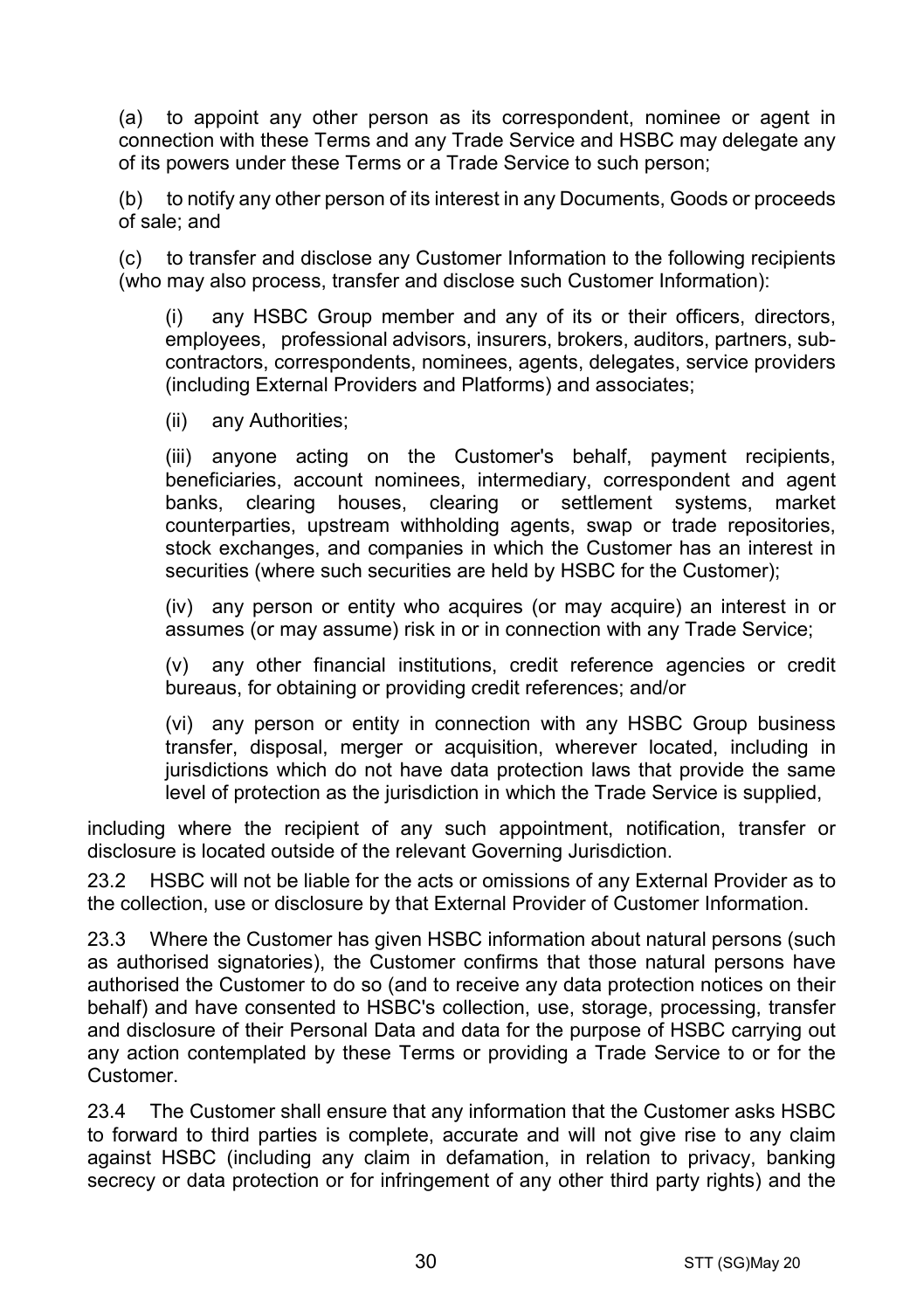Customer confirms and represents that it has obtained the requisite consent and/or waiver (where required) for HSBC to forward such information.

## **24. MISCELLANEOUS**

24.1 Other than a Trade Service which has been provided on an irrevocable or committed basis, HSBC may at any time withdraw a Trade Service or refuse to provide a Trade Service in its absolute discretion.

24.2 Any waiver, release or consent by HSBC under or in respect of these Terms or a Trade Service will only be effective if made in writing (which may be made through a Platform).

24.3 HSBC may at any time change these Terms by providing the Customer with at least 30 days' written notice and any Trade Service requested on or after the effective date in such notice shall be subject to the amended Terms.

24.4 HSBC is authorised to take such steps and to make such payments as it considers necessary, at the cost of the Customer, to remedy any default by the Customer in respect of its obligations under these Terms or any Trade Service.

24.5 Neither HSBC's failure to exercise, nor HSBC's delay in exercising, any of its rights or remedies under these Terms or in respect of a Trade Service shall operate as a waiver of any such right or remedy, nor shall any single or partial exercise of any right or remedy prevent any further or other exercise of any other right or remedy.

24.6 The Customer may not assign or transfer any of its rights or obligations under these Terms or a Trade Service. HSBC may assign, transfer or create security over any of its rights under or in respect of these Terms or a Trade Service without restriction or notice.

24.7 Without prejudice to Claus[e 20](#page-24-0) (*[INSTRUCTIONS](#page-24-0)*), any notices by the Customer in connection with these Terms or a Trade Service must be given to HSBC in writing at the address of HSBC most recently advised by HSBC to the Customer. HSBC may give notice to the Customer in person, by telephone or facsimile, by post, through a Platform or, if agreed by the Customer, through another electronic channel at the address or number most recently notified by the Customer to HSBC. A notice sent by post will be deemed to have been received 7 calendar days after posting if within the same country, or 15 calendar days after posting if cross border.

24.8 Each of the provisions of these Terms is severable and distinct from the others and, if one or more of such provisions is or becomes illegal, invalid or unenforceable, the remaining provisions shall not be affected in any way.

24.9 If the Customer includes two or more persons, the obligations and liabilities of these persons under or in respect of a Trade Service and these Terms shall be joint and several.

24.10 Nothing in these Terms shall be deemed to create any partnership, joint venture or relationship of principal and agent between HSBC and the Customer or create or give rise to any fiduciary relationship of any nature.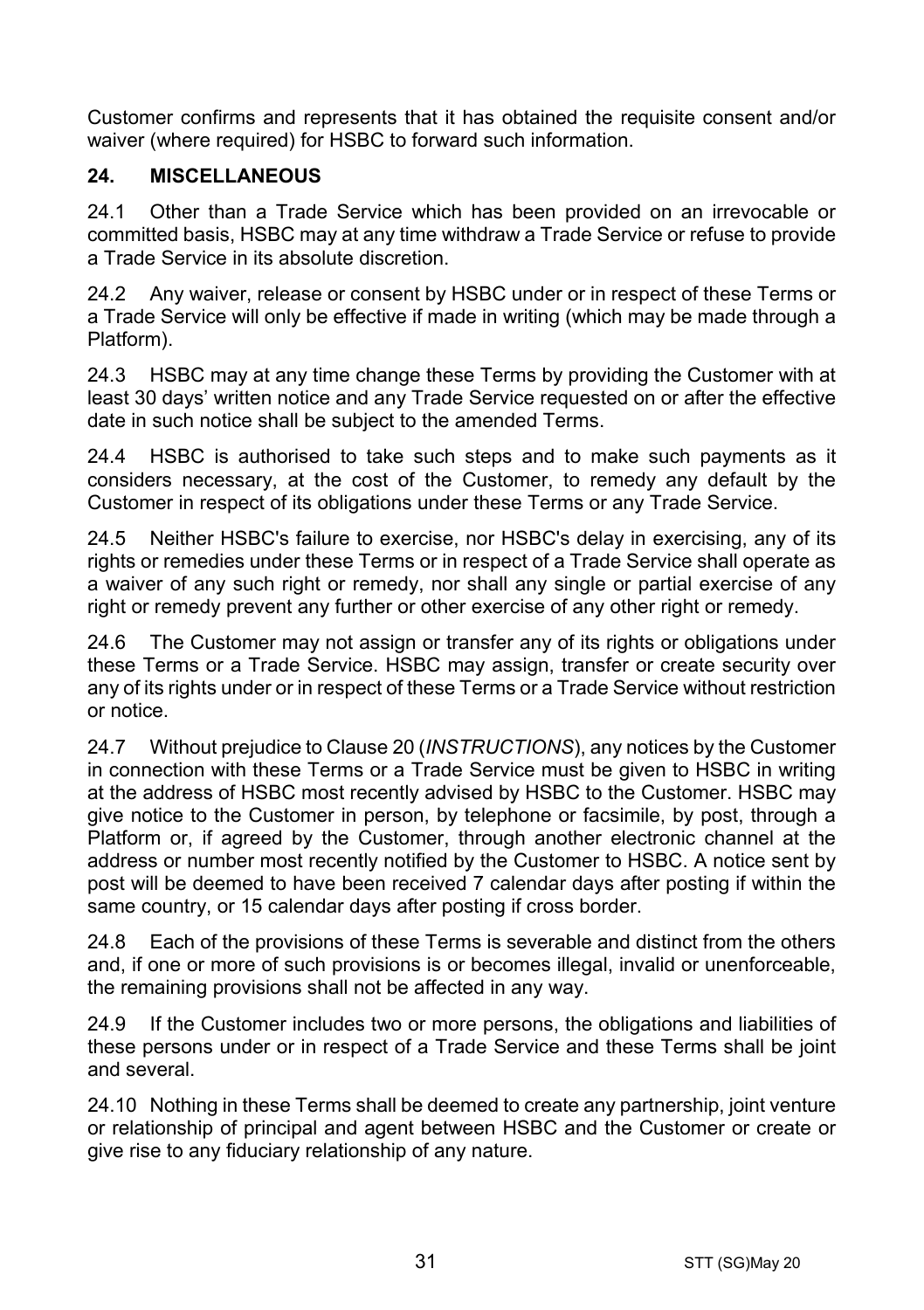24.11 To the extent permitted by the laws of the Governing Jurisdiction, the Customer irrevocably waives any right of sovereign immunity from suit, jurisdiction or adjudication (including in respect of pre-judgement interim relief and execution of any judgement) that it may have in the Governing Jurisdiction or otherwise, whether that immunity relates to itself or to any commercial or non-commercial assets (including land, bank accounts or other assets held in the name of a diplomatic mission or otherwise or belonging to the Customer's central bank or other monetary authority).

24.12 These Terms are for the benefit of the Customer, HSBC and each HSBC Group member, and are not intended to benefit any other third party or be enforceable by any other third party. Any rights of HSBC to bring to an end or change these Terms or any contract to which they form part are not subject to the consent of any other third party.

# **25. GOVERNING LAW AND JURISDICTION**

25.1 For the purposes of a Trade Service:

(a) that Trade Service and these Terms will be governed by the laws of the Governing Jurisdiction; and

(b) the courts of the Governing Jurisdiction shall have non-exclusive jurisdiction to settle any disputes that may arise out of, or in connection with, that Trade Service and these Terms, their interpretation or any non-contractual obligations arising from or connected with them.

25.2 If a process agent is specified in an Application or Facility Agreement in respect of a Trade Service, service of any legal process on the person whose name and address is specified in such Application or Facility Agreement shall constitute service on the Customer.

25.3 If no process agent has been appointed by the Customer, upon request from HSBC the Customer will, within five Business Days, appoint a process agent (with an office in the Governing Jurisdiction) for service of all legal process relating to these Terms and the relevant Trade Service on the Customer and the Customer will notify the process agent's address to HSBC. If the Customer does not do this, HSBC may appoint a process agent on the Customer's behalf and at its expense and shall, as soon as practicable, notify the Customer of such appointment.

# **SECTION 7 – DEFINITIONS AND INTERPRETATION**

## **26. DEFINITIONS AND INTERPRETATION**

26.1 In these Terms:

**Application** means an application, instruction or request by the Customer for a Trade Service (whether for itself or for another person) using an application form, or pursuant to the terms of a Facility Agreement or made using a Platform.

**Authorities** includes any judicial, administrative, public or regulatory body (including any self-regulatory body), any government, any tax authority, any securities or futures exchange, any court, any central bank or law enforcement body, or any of their agents, with jurisdiction (direct or indirect) over any part of the HSBC Group at any time.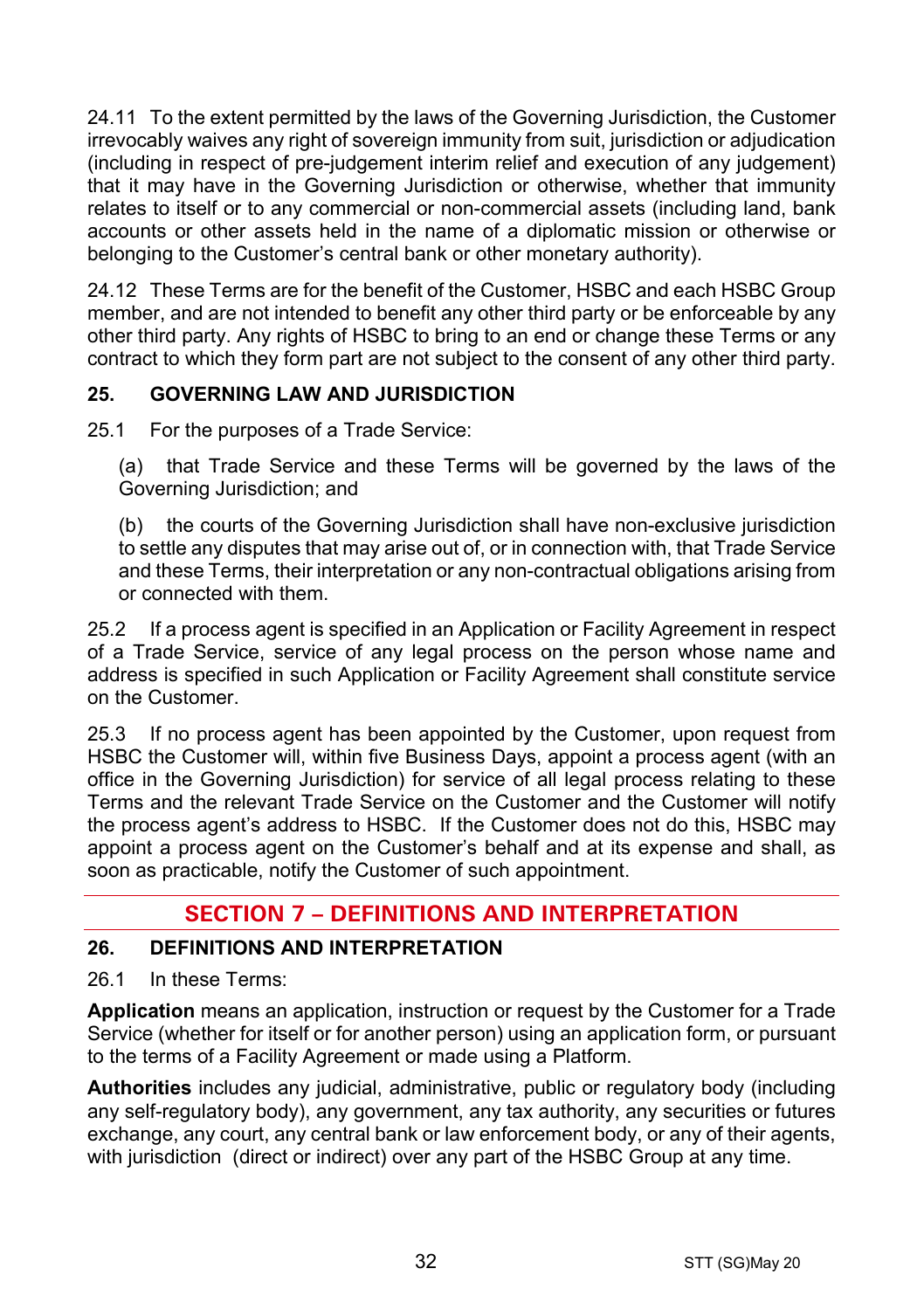**Back-to-Back Documentary Credit** has the meaning given to it in Clause [3.14](#page-5-0) (*[DOCUMENTARY CREDITS](#page-3-0)*).

**Business Day** means, in respect of a Trade Service, a day on which banks are open for general business in the Governing Jurisdiction.

**Cash Collateral** has the meaning given to it in Clause [10](#page-14-1) (*[CASH COLLATERAL](#page-14-1)*).

**Claim** means any demand, request for payment or for acceptance and payment, claim, presentation or drawing made in respect of a Trade Service by a beneficiary, the Customer or any other person.

**Collection** means a collection transaction in respect of the handling of Documents where HSBC may act as either a remitting bank, collecting bank or presenting bank.

**Compliance Action** has the meaning given to it in Clause [19](#page-22-0) (*[COMPLIANCE WITH](#page-22-0)  [LAWS AND SANCTIONS](#page-22-0)*).

**Country Conditions** means HSBC's additional terms and conditions for the country in which the HSBC entity providing the relevant Trade Service is located.

**Customer** means the person who requests the relevant Trade Service and with whom HSBC contracts with respect to the provision of that Trade Service (and, without limitation, as may be specified in the relevant Application). If HSBC provides a Trade Service to a person that is not a customer of HSBC, references in these Terms to the "Customer" shall apply to that person even though that person is not a customer of HSBC.

**Customer Information** means any Personal Data, confidential information, and/or Tax Information (including accompanying statements, waivers and consents) of either the Customer, or a person or entity whose information (including any Personal Data or Tax Information) which the Customer provides, or which is provided on the Customer's behalf, to any HSBC Group member in connection with the provision of any Trade Service.

**Customer Liabilities** means at any time:

(a) all liabilities of the Customer to HSBC or any HSBC Group member (including arising under or in connection with any Trade Service and these Terms) incurred in any currency and in any capacity and whether present or future, actual or contingent, direct or indirect, or incurred alone or jointly with any other person;

(b) interest on such liabilities (both before and after any demand or judgment) to the date on which HSBC or any such HSBC Group member receives payment, at the rates payable by the Customer or which would have been payable but for any circumstances which restricts payment;

(c) any costs and expenses incurred by HSBC or any HSBC Group member in making payment under or in respect of a Trade Service on behalf of the Customer (but without HSBC being under any obligation to do so) as a result of failure by the Customer to make such payment when due or demanded; and

(d) all costs and expenses (including legal fees on a full indemnity basis) of HSBC or any HSBC Group member in perfecting or enforcing its rights under or in respect of a Trade Service and these Terms.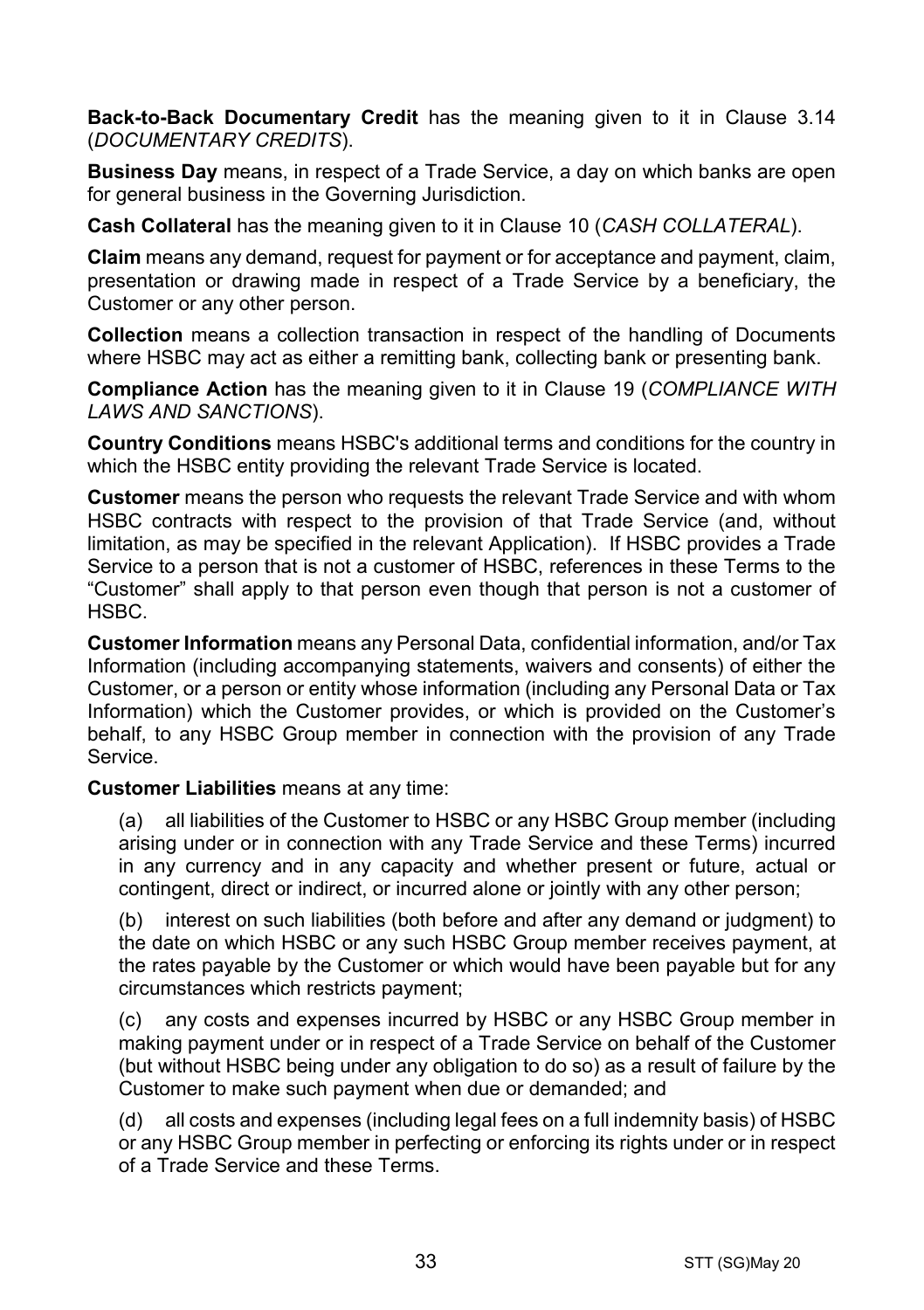**Documentary Credit** means a documentary credit or letter of credit or any commitment to issue a documentary credit or letter of credit (including any extension. renewal or amendment of the same).

**Documents** means any drafts, bills of exchange, promissory notes, cheques, documents of title, certificates, invoices, statements, transport documents, insurance policies, warehouse warrants, warehouse receipts or any other similar instruments relating to a Trade Transaction in respect of which HSBC has provided Trade Service(s) to the Customer.

**Electronic Means** has the meaning given to it in Clause [20](#page-24-0) (*[INSTRUCTIONS](#page-24-0)*).

**Exchange Rate** means HSBC's spot rate of exchange (or if HSBC does not have an available spot rate of exchange for the relevant currency, any other publicly available spot rate of exchange selected by HSBC) for the purchase of the required currency in the relevant foreign exchange market at the relevant time using the currency in which the relevant payment was paid (where any such spot rate of exchange shall be selected by HSBC acting reasonably in the circumstances).

**External Provider** means a person (other than HSBC) that makes any Platform available to HSBC and/or the Customer.

**External Terms and Conditions** means any agreement which is entered into between an External Provider and either HSBC or the Customer setting out the terms and conditions applicable to HSBC's or the Customer's use of a Platform.

**Facility Agreement** means a letter or agreement between the Customer and HSBC pursuant to which HSBC agrees to provide to the Customer a facility in respect of Trade Services.

**Finance** means discounting, negotiating, purchasing, prepaying, early paying or endorsing a Document (whether or not drawn under a Documentary Credit or Collection) or Documentary Credit and **Financed** and **Finances** shall be construed accordingly. For the avoidance of doubt, **Finance** does not include a Trade Finance Loan.

**Goods** means the goods or products which are the subject of a Trade Transaction in respect of which HSBC has provided Trade Service(s) to the Customer.

**Governing Jurisdiction** means the jurisdiction in which the relevant HSBC entity providing the Trade Service is located or such other jurisdiction agreed in writing between the Customer and HSBC or specified in the relevant Country Conditions.

**HSBC** means the HSBC Group member (or, if applicable, the branch of such HSBC Group member) providing the relevant Trade Service, and its successors and assigns and, where the context permits, includes any person appointed by HSBC under Clause [23.1\(a\)](#page-29-0) (*[DISCLOSURE, CONFIDENTIALITY AND PRIVACY](#page-28-0)*).

**HSBC Group** means HSBC Holdings plc and its subsidiaries and affiliates from time to time.

**ICC** means the International Chamber of Commerce.

**Increased Costs** means a reduction in the rate of return from a Trade Service or on HSBC's overall capital, an additional or increased cost or a reduction of any amount due and payable under these Terms or in respect of a Trade Service, which is incurred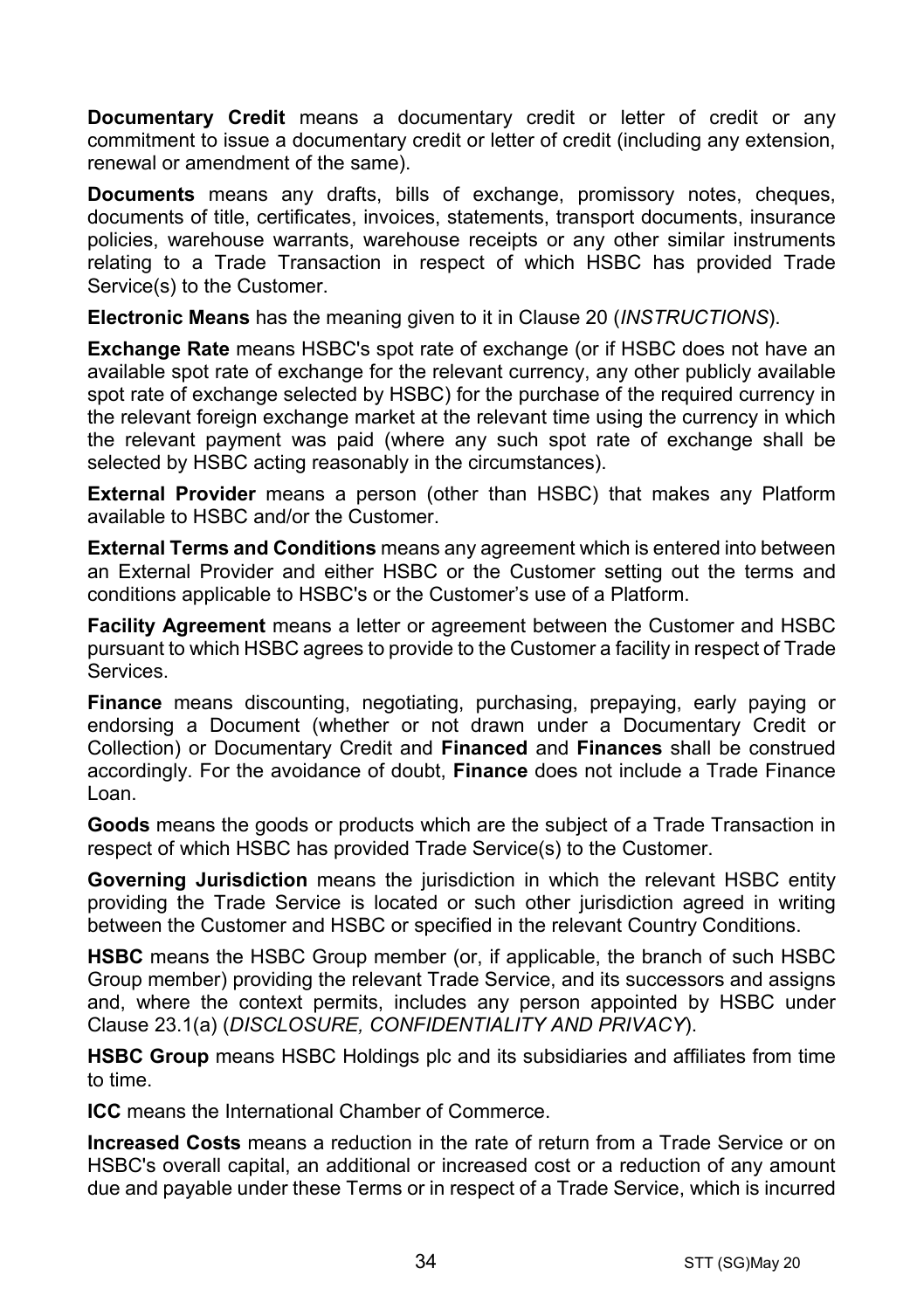or suffered by HSBC to the extent that it is attributable to HSBC performing its obligations under these Terms or a Trade Service.

**Indemnified Party** has the meaning given to it in Claus[e 9](#page-13-0) (*[REIMBURSEMENT AND](#page-13-0)  [INDEMNITY](#page-13-0)*).

**Instruction** has the meaning given to it in Clause [20](#page-24-0) (*[INSTRUCTIONS](#page-24-0)*).

**Instrument** means any SBLC, demand guarantee (including an avalisation, coacceptance or acceptance of a Document), bond, counter-guarantee, counter-SBLC, or similar independent payment obligation (including any extension, renewal or amendment of the same).

**Losses** has the meaning given to it in Clause [9](#page-13-0) (*[REIMBURSEMENT AND](#page-13-0)  [INDEMNITY](#page-13-0)*).

**Master Documentary Credit** has the meaning given to it in Clause [3.14](#page-5-0) (*[DOCUMENTARY CREDITS](#page-3-0)*).

**Personal Data** means any information relating to an individual from which such individual can be identified, including sensitive personal data, name(s), residential address(es), contact information, age, date of birth, place of birth, nationality, citizenship, personal and marital status.

**Platform** means any electronic platform (a) used by HSBC, the Customer or any other person for giving or receiving any Instruction, Claim or other communication in relation to any Trade Service, and/or (b) used by HSBC or any other person for issuing or providing any Trade Service, and shall include HSBCnet.

**Recourse Event** means in respect of a Trade Service:

(a) any misrepresentation, alleged or actual fraud, illegality or unauthorised act of the Customer and/or any other party to the Trade Transaction;

(b) any alleged or actual invalidity, non-compliance or unenforceability of the Documentary Credit, SBLC, Document(s) or Trade Transaction (as applicable); or

(c) any injunction, court order, law, regulation or Sanctions which restrict any payment (whether to or from HSBC and/or not subsequently discharged).

**SBDC** means a standby documentary credit.

**SBLC** means a standby letter of credit (which includes an SBDC).

**Sanction** has the meaning given to it in Clause [19](#page-22-0) (*[COMPLIANCE WITH LAWS AND](#page-22-0)  [SANCTIONS](#page-22-0)*).

**Security Agreement** means any document creating security or quasi-security over any of the Customer's rights and/or assets in support of any obligations which the Customer may have to any HSBC Group member from time to time.

**Tariff Book** means, if applicable in the relevant jurisdiction, HSBC's tariff book setting out HSBC's fees, commissions, interest rates and other rates for Trade Services as is available upon request by the Customer and/or can be accessed online.

**Tax** includes goods and services tax, value added tax, sales tax, stamp duty or any tax, levy, impost, deduction, charge, rate, duty, compulsory loan or withholding which is levied or imposed by a government agency, and any related interest, penalty,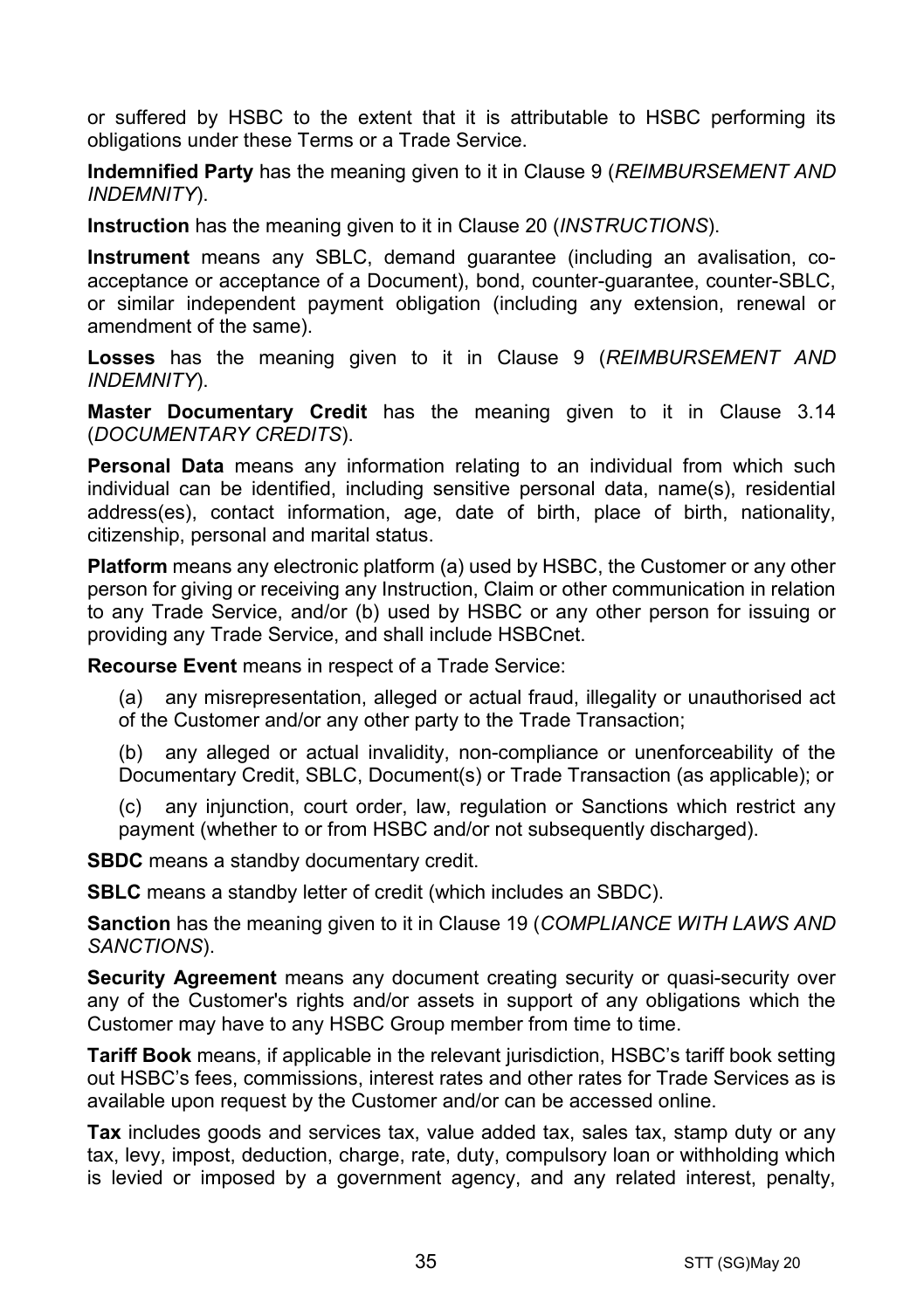charge, fee or other amount (but does not include tax on the overall net income of HSBC).

**Tax Information** means any documentation or information (and accompanying statements, waivers and consents) relating, directly or indirectly, to the Customer's tax status and the tax status of any owner, "controlling person", "substantial owner" or beneficial owner of the Customer.

**Trade Finance Loan** means a loan, advance, credit or other financial accommodation provided by HSBC to the Customer in respect of a Trade Transaction.

#### **Trade Service** includes:

(a) the issue of a Documentary Credit and instructing any advising bank, nominated bank or confirming bank in relation to such Documentary Credit;

(b) acting as the advising bank, nominated bank or confirming bank (on a disclosed or undisclosed basis) in relation to a Documentary Credit;

(c) the issue of an Instrument and/or instructing any correspondent bank in relation to, and issuing an counter-guarantee, counter-SBLC or indemnity in respect of, an Instrument;

(d) acting as the advising bank, confirming bank or correspondent bank in relation to an Instrument;

- (e) the handling of a Documentary Credit, Instrument or Document;
- (f) Collections;
- (g) the provision of any Finance;
- (h) the provision of a Trade Finance Loan;

(i) the issue of a letter of indemnity or shipping guarantee and/or the signing, endorsement or release of any Transport Document;

- (j) the release of Documents;
- (k) any other service or product relating to a Trade Transaction provided,

by HSBC to, at the request of, or in respect of the Customer.

**Trade Transaction** means a transaction involving the sale or purchase by the Customer of goods or services from/to a third party, and includes any contract(s) on which such transaction may be based.

**Transport Documents** has the meaning given to it in Clause [8](#page-12-0) (*[APPLICATIONS FOR](#page-12-0)  [RELEASE OF GOODS, SHIPPING GUARANTEES AND](#page-12-0) LETTERS OF INDEMNITY*).

**USD** means the lawful currency of the United States of America.

26.2 Unless contrary indication appears, any reference in these Terms to:

an **Application** or **Trade Service** (and any reference in an Application to a **Trade Service**) includes (where applicable) the contract created between the Customer and HSBC by HSBC accepting that Application by providing or undertaking that Trade Service;

(a) the **Customer**, **HSBC** or any other person shall be construed so as to include its successors in title, permitted assigns and permitted transferees to, or